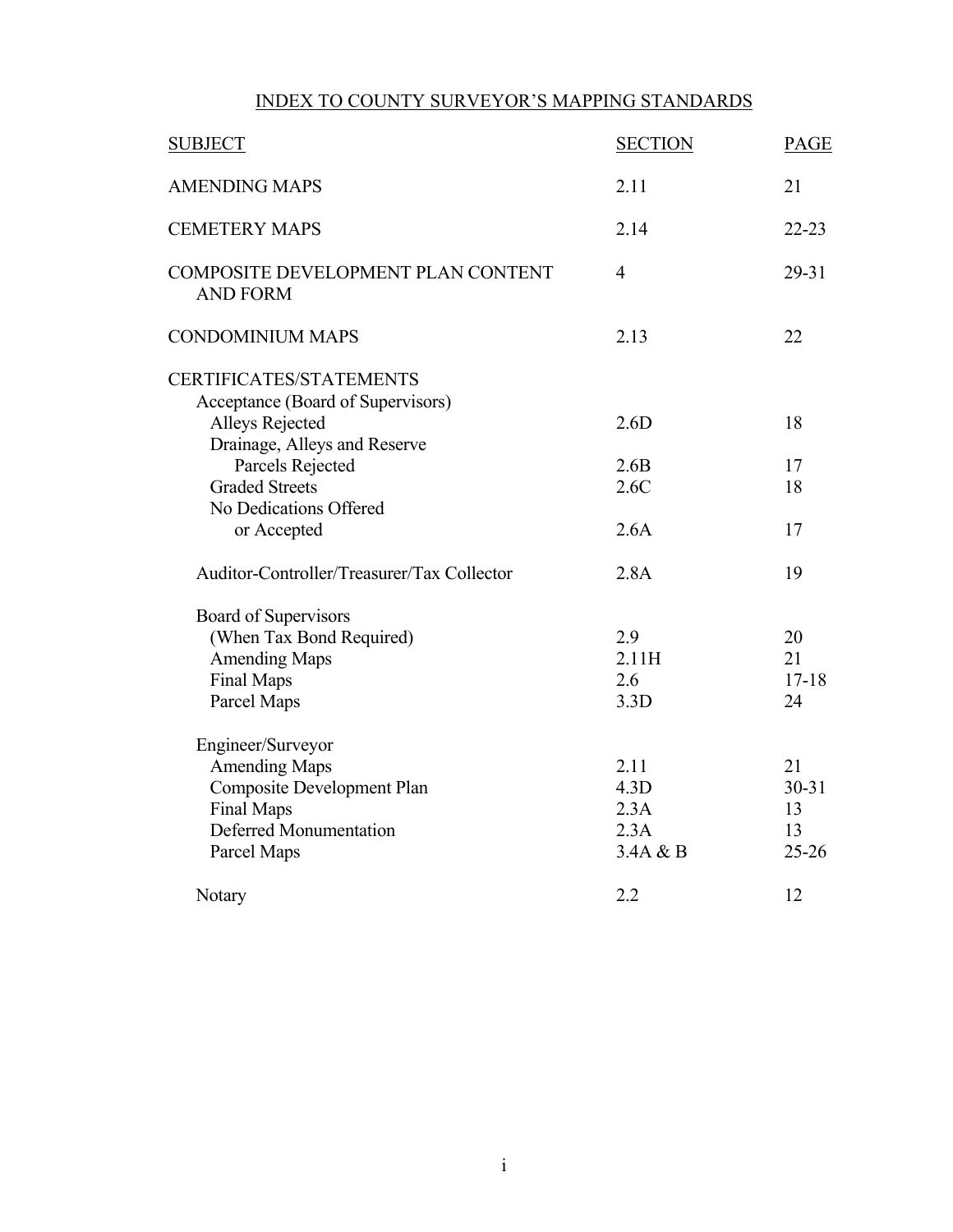| <b>SUBJECT</b>                       | <b>SECTION</b> | <b>PAGE</b>    |
|--------------------------------------|----------------|----------------|
| CERTIFICATES/STATEMENTS: (continued) |                |                |
| Owners                               | 2.1            | $8 - 11$       |
| <b>Access Rights</b>                 | 2.1F           | $10 - 11$      |
| Flood Control                        |                |                |
| <b>Easements and Fee</b>             | 2.1B           | $8-9$          |
| Open Space                           | 2.1D           | 9              |
| Condominium                          | 2.1E           | $9 - 10$       |
| Parcel Maps                          | 3.4E           | 28             |
| <b>Private Easements</b>             | 2.1A           | $8\,$          |
| <b>Public Utility Easements</b>      | 2.1C           | 9              |
| <b>County Surveyor</b>               | 2.5 & 3.4C     | 16 & 26-27     |
| Recorder                             | 2.3B & 3.4G    | 13, 28         |
| <b>Recorder Standards</b>            | 6.0            | 35             |
| <b>SIGNATURE OMISSIONS</b>           | 2.10           | 20             |
| <b>FINAL MAPS</b>                    |                |                |
| <b>Changes or Corrections</b>        | 1.4A5          | 6              |
| <b>Checking Procedure</b>            | 1.4A           | $4 - 6$        |
| Copies, Number of                    | 1.4A2          | 5              |
| Fees                                 | 1.4B           | 6              |
| Legibility                           | 1.5            | $6 - 7$        |
| Map Sheets                           | 1.7            | $\overline{7}$ |
| <b>Notes</b>                         | 2.4            | $14 - 15$      |
| Orientation                          |                | $7-D$          |
| Scale                                | 1.5            | $6 - 7$        |
| Soil Tests                           | 1.6            | $\tau$         |
| <b>MONUMENTS</b>                     |                |                |
| Alternate                            | 1.3C           | $2 - 3$        |
| Government                           | 1.3D           | $\mathfrak{Z}$ |
| Inspection                           | 1.3E           | $\overline{4}$ |
| Lot Corners                          | 1.3B           | $\overline{2}$ |
| Marking or Stamping                  |                | $7-A$          |
| Notes (Tie Sheets)                   | 1.3F           | $\overline{4}$ |
| <b>Streets</b>                       | 1.3A           | $1 - 2$        |
| Ties                                 |                | $7 - B - C$    |
| <b>OFFICIAL MAPS</b>                 |                |                |
| Content and Form                     | 5              | 32-34          |
|                                      |                |                |
| PARCEL MAPS                          |                |                |
| <b>Content and Form</b>              | 3              | 24-28          |
| REVERSION TO ACREAGE MAPS            | 2.12           | 22             |
| TAX BOND REQUIREMENTS                | 2.7            | 18             |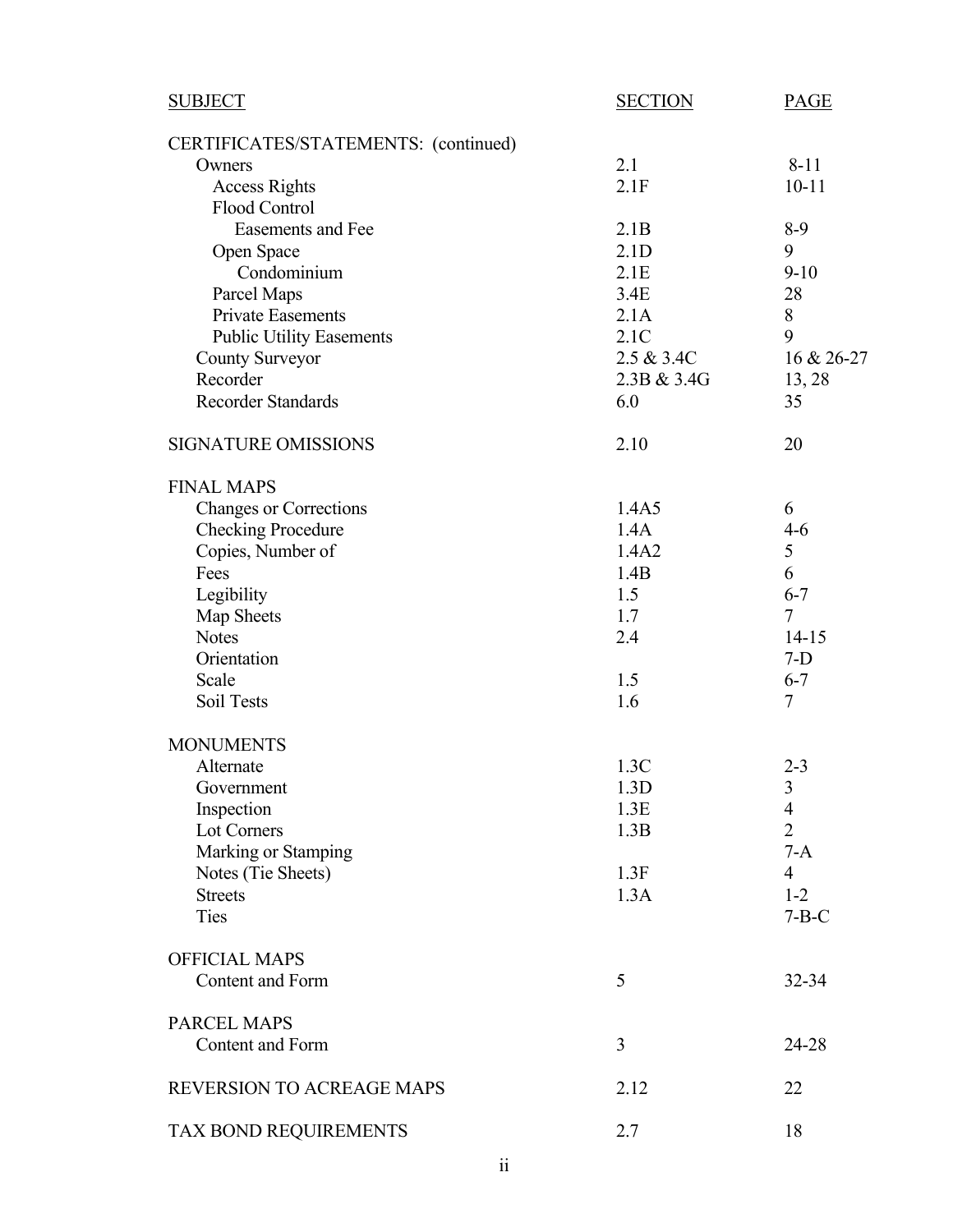## COUNTY SURVEYOR DEPARTMENT COUNTY OF SAN BERNARDINO, CALIFORNIA SECTION 1 GENERAL PROVISIONS

- 1.1 GENERAL: Engineers, surveyors, and subdividers engaged in activities pertaining to the subdivision of land in the unincorporated areas of San Bernardino County are referred to Division 7, San Bernardino County Development Code. This publication is not intended to be a repetition of a part of Division 7, San Bernardino County Development Code, it only amplifies certain requirements of the Development Code and gives examples of certificates and like matters. Close adherence to requirements and the use of standardized data and procedures will aid in the orderly and rapid processing of subdivision maps.
- 1.2 STANDARDS: The Standards required are based on:
	- A. Manuals of Surveying Instruction for the Survey of the Public Lands of the United States, prepared and published by the Bureau of Land Management.
	- B. Division 2, Title 7 of the Government Code, referred to herein as the Subdivision Map Act.
	- C. The Professional Land Surveyor's Act and Administrative Rules, State of California.
	- D. Division 7, San Bernardino County Development Code.
	- E. All requests for deviation from the above or from these Standards shall be submitted to the County Surveyor in writing.
- 1.3 MONUMENTS:
	- A. STREETS: (PRIVATE AND/OR PUBLIC)
	- (1) 1" (I.D.) iron pipe (minimum 18" in length) on street centerline, point of intersection or beginning of curve and ending of curve are required.
	- (2) In A.C. pavement the top of the pipe shall be 1/4" below the finished pavement surface. Permanent swing ties to P.C.C. curbs or other approved fixtures shall be established.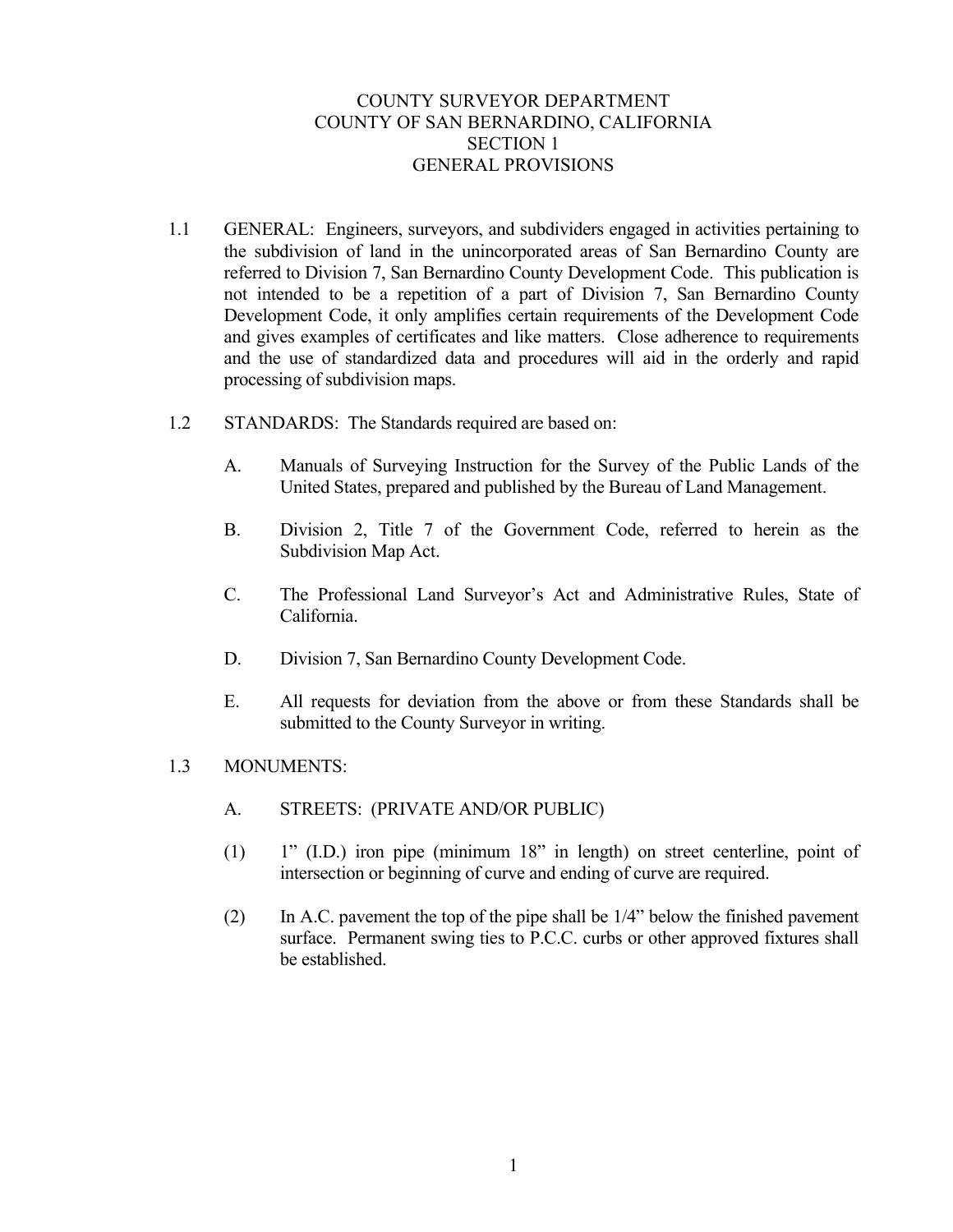#### MONUMENTS: (continued)

- A. STREETS: (Private and/or Public . . . . continued)
- (3) Monuments shall be set 6" below surface when streets are not to be paved. Permanent swing ties shall be established if natural monuments (telephone poles, trees, etc.) are within limits. If not, 1/2" re-bar (minimum) with tag, shall be set at the B.C. and E.C. of returns.
- (4) Swing ties shall not be required for offers of dedication that are not improved.
- (5) Where the tract boundary is on a street right-of-way line or center line, a 1" iron pipe may be set on the prolongation of the tract boundary at the street center line in lieu of a monument at the tract corner.
- (6) Characteristics of the soil should dictate the type, length, and diameter of monument to be used at the tract boundary. In any case, a 1" iron pipe shall be the minimum monument used.
- (7) Diagrams of center line tie Standards Nos. 1 and 2 show approved methods of tying out P.I.'s, P.O.S.T.'s and mid-points (see pages 7B and 7C). When P.O.S.T.'s are shown and tied out, mid-points and/or P.I.'s need not be tied out. When P.I.'s are set, the E.C. and B.C. are not required.
- B. LOT CORNERS:
- (1) All shall be monumented minimally with 2" x 2" redwood stakes, a minimum of 15" in length, painted (color), tagged or stamped with R.C.E. or L.S. number and set at the exact lot corner. The top of all lot stakes will be set 3" to 5" above surface of ground.
- C. ALTERNATE MONUMENTS:
- (1) The following shall be considered as acceptable alternative monuments for lot corners:
	- (a) Lead, tack, and engineers/surveyors tag, or nail and tag set in permanent concrete.
	- (b) 1/2" iron rod (minimum 18" long) with tag.
	- (c)  $3/4$ " (I.D.) iron pipe (minimum 18" long) with tag.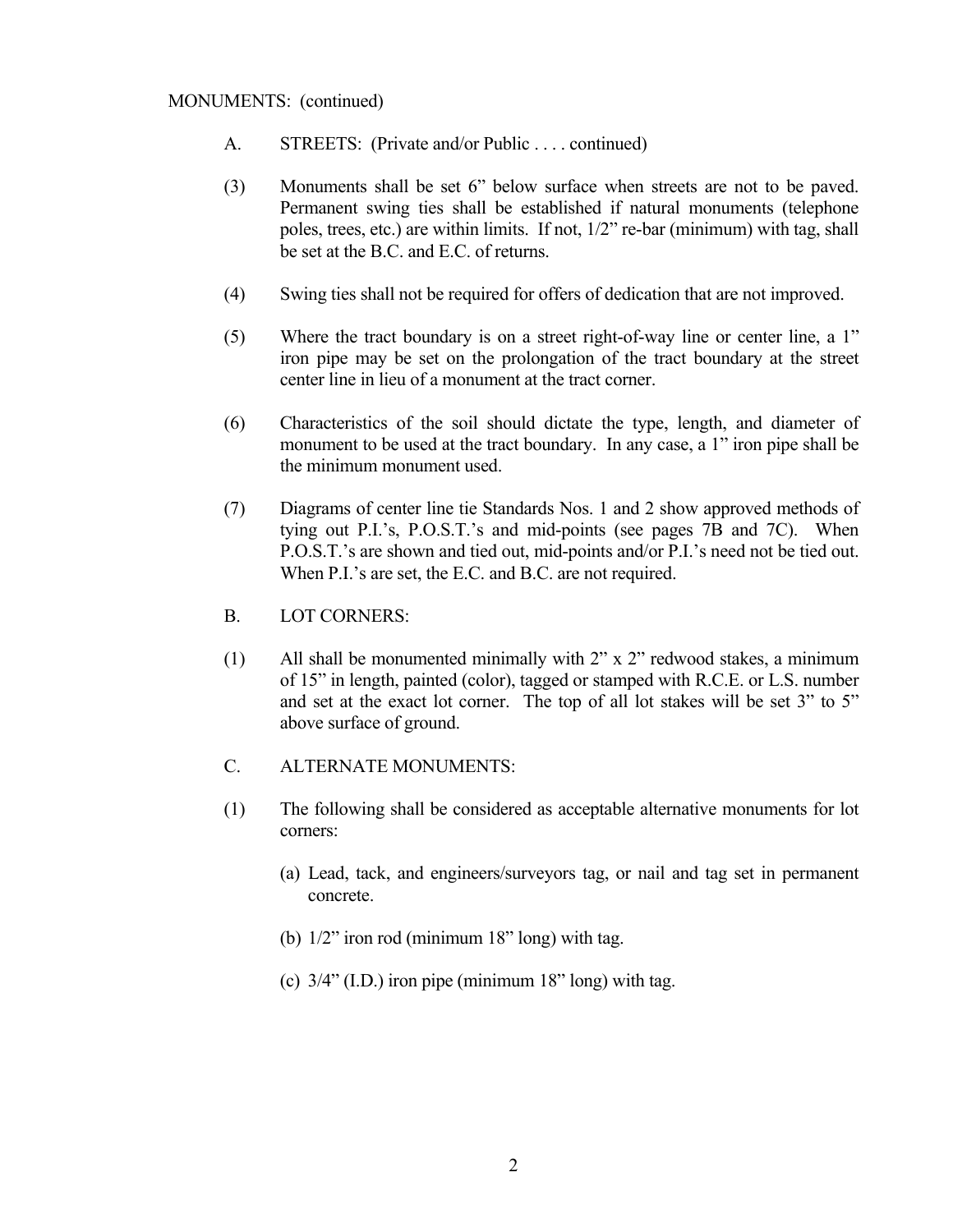#### MONUMENTS: (continued)

- C. ALTERNATE MONUMENTS: (continued)
- (2) Nail and tag in curb or sidewalk on prolongated lot lines may be set in lieu of front lot corners. P.I. of curve returns on road dedications may be monumented in lieu of B.C. and E.C.
- (3) Type of monumentation shall be indicated in engineer's/surveyor's notes. When it is not practical to monument lot corners as noted above, alternate monumentation shall be approved by the County Surveyor prior to recordation of map.
- (4) Right-of-way monuments will not be required to be set on curvilinear streets if a schedule of street centerline ties, as approved by the County Surveyor, is shown on the final map.
- (5) When it is impractical to set lot stakes at lot corners, witness corners may be set on the lot lines in lieu of lot corner stakes. Witness corners shall be set if the lot corner is in a drainage easement. These witness corners will be tied in with a dimension on the effected lot lines and so shown in the engineer's notes or on the map. The same type of stakes used for lot staking will be assumed to be used for witness corners unless otherwise stipulated.

### D. GOVERNMENT CORNERS:

- (1) The following shall apply to sectional corners wherever set:
	- (a) 2" (I.D.) iron pipe, 24" in length with brass plate, shall be set at section corners and 1/4 corners. 1" (I.D.) iron pipe 18" in length (minimum), with brass plate or tag, shall be set at 1/16 corners.
	- (b) The brass plate shall be marked as shown in diagrams on Page 7A.
	- (c) All section and 1/4 corners directly used in the subdivision of a section will be marked with a permanent durable monument as specified above. 1/16 corners will be set when pertinent to the survey.
	- (d) The County Surveyor may approve alternate monumentation.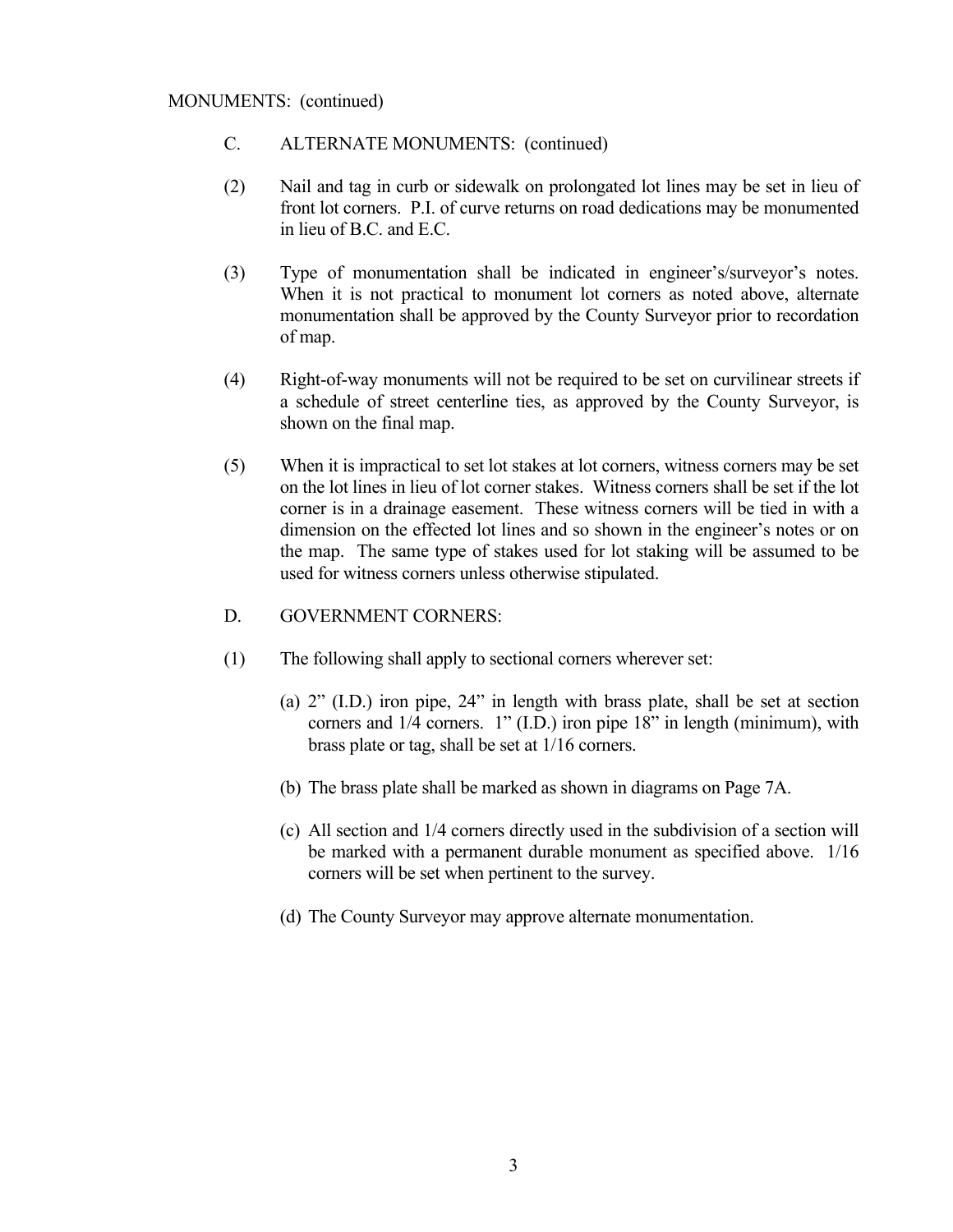#### 1.3 MONUMENTS: (continued)

#### E. MONUMENTATION INSPECTION:

 Control boundary monuments shall be set and are subject to inspection prior to recordation (filing) of the subdivision. If proposed grading conditions prohibit the setting of monuments as noted above, information shall be submitted to the County Surveyor to insure that the boundary is adequately monumented or referenced before the map is recorded.

#### F. NOTES (TIE SHEETS):

 For each centerline intersection monument set, and such other monuments as are deemed necessary by the County Surveyor, the engineer or surveyor under whose supervision the survey has been made, shall furnish the County Surveyor a set of notes showing clearly a sufficient number (normally four) of durable, distinctive reference points or monuments. Such reference points or monuments may be lead and tag in sidewalk or curbs, iron pipes, or such substitutes as appear unlikely to be disturbed. Such set of notes may be placed upon the map sheet in the form of a table of ties or sketch and properly indexed or these notes can be submitted in duplicate on an  $8 \frac{1}{2}$ " x  $14$ " (legal size) sheet with signature, seal and expiration date of the engineer/surveyor. In lieu of tie notes, a Corner Record can be filed showing the monuments, ties, and distances.

#### 1.4 FINAL MAPS:

### A. CHECKING PROCEDURES:

 (1) A record of survey may be submitted for each division of land. Our office will accept the record of survey prior to the tentative map being conditionally approved by the County Planning Commission. Prior to submission of final map prints, two copies of a sketch of the record of survey, together with a current preliminary title report plus checking deposit, shall be sent to the County Surveyor showing monuments upon which the survey of the tract is to be or has been based. All monuments should be identified and evidence presented upon the sketch to prove their acceptability. For example: If a single or double proportioning is required, then essential dimensions, both record and measured should be included.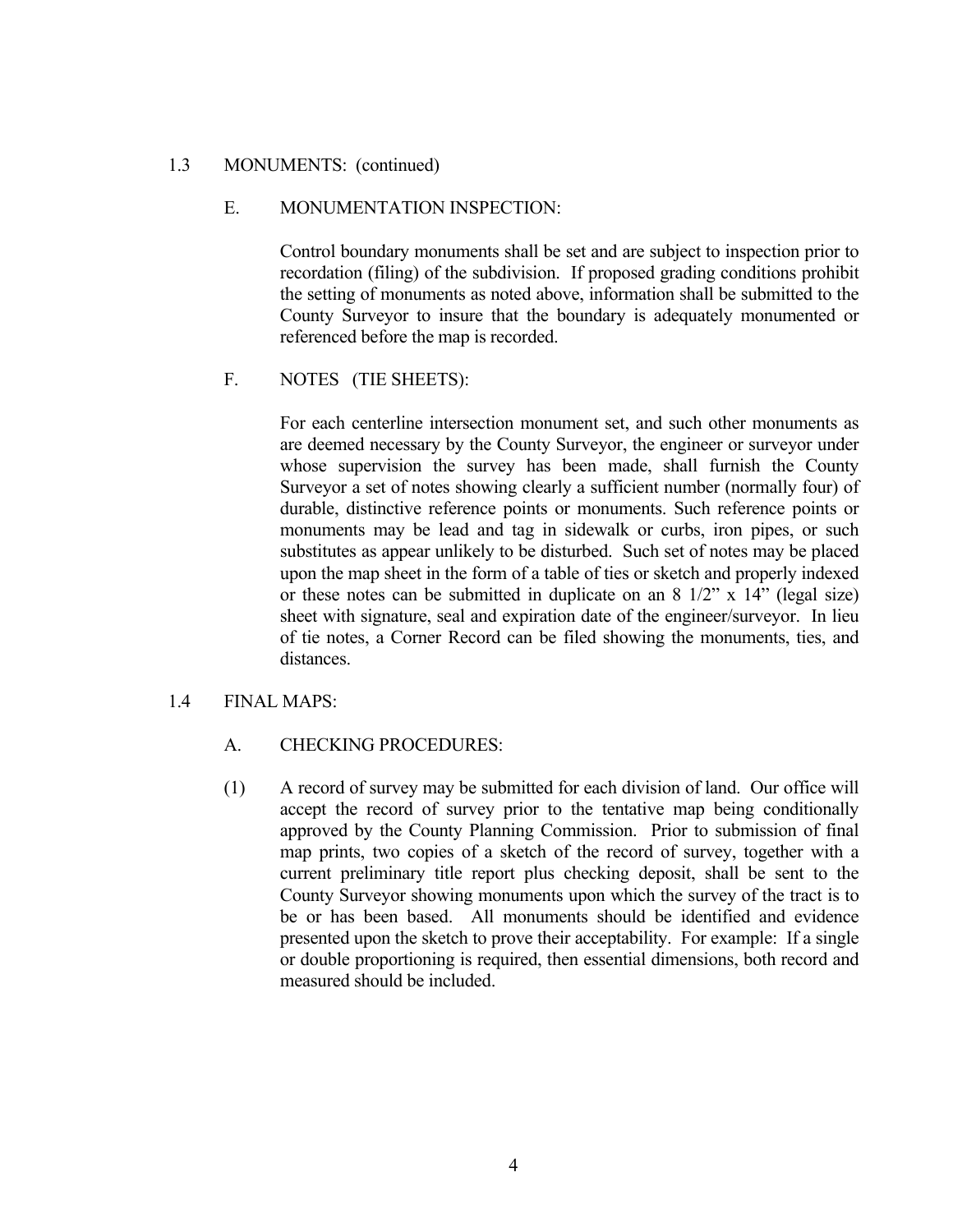#### 1.4 FINAL MAPS: (continued)

#### A. CHECKING PROCEDURES: (continued)

 (2) The engineer or surveyor shall submit the following applicable number of advance copies of the final map to the County Surveyor for distribution to the serving utility companies and other agencies for their review and comments.

| County Surveyor's Office                         |            |
|--------------------------------------------------|------------|
| <b>Final Map Review Section</b>                  | 2 prints   |
| Drainage and Improvement                         |            |
| <b>Review Section</b>                            | 2 prints   |
| <b>County Transportation Department Traffic</b>  |            |
| Section (1 additional print for West Valley)     | 2 prints   |
| California Dept. of Transportation (If required) | 2 prints   |
| Fire Warden                                      | 2 prints   |
| Power Company                                    | 2 prints   |
| <b>Street Lights</b>                             | 2 prints   |
| Telephone Company                                | 2 prints   |
| <b>Gas Company</b>                               | 2 prints   |
| <b>Water Company</b>                             | 2 prints   |
| Sewer Company                                    | 2 prints   |
| <b>Cable Television</b>                          | $2$ prints |
|                                                  | 24 Total   |

- (3) In lieu of the above procedure, the engineer or surveyor may obtain approvals from public utility companies and forward the map with said companies' approvals and comments to the County Surveyor.
- (4) All final maps being submitted to the County Surveyor for checking shall be accompanied by machine printed traverse sheets showing closures within acceptable limits, together with one copy of the final map with coordinate points indicated upon it in colored pencil, relating to the specific coordinates indicated on the traverse sheets. The coordinates shall be based on one point of origin for the entire map. These traverses should be run using coordinates in a manner so that they can be easily followed. All maps not accompanied by this information will be subject to being returned without review. All maps shall be accompanied by; a copy of pertinent property deeds used in the interpretation of the property boundaries, a current preliminary title report and copy of recorded easements referenced within, and private survey maps or notes not on file with the County Surveyor.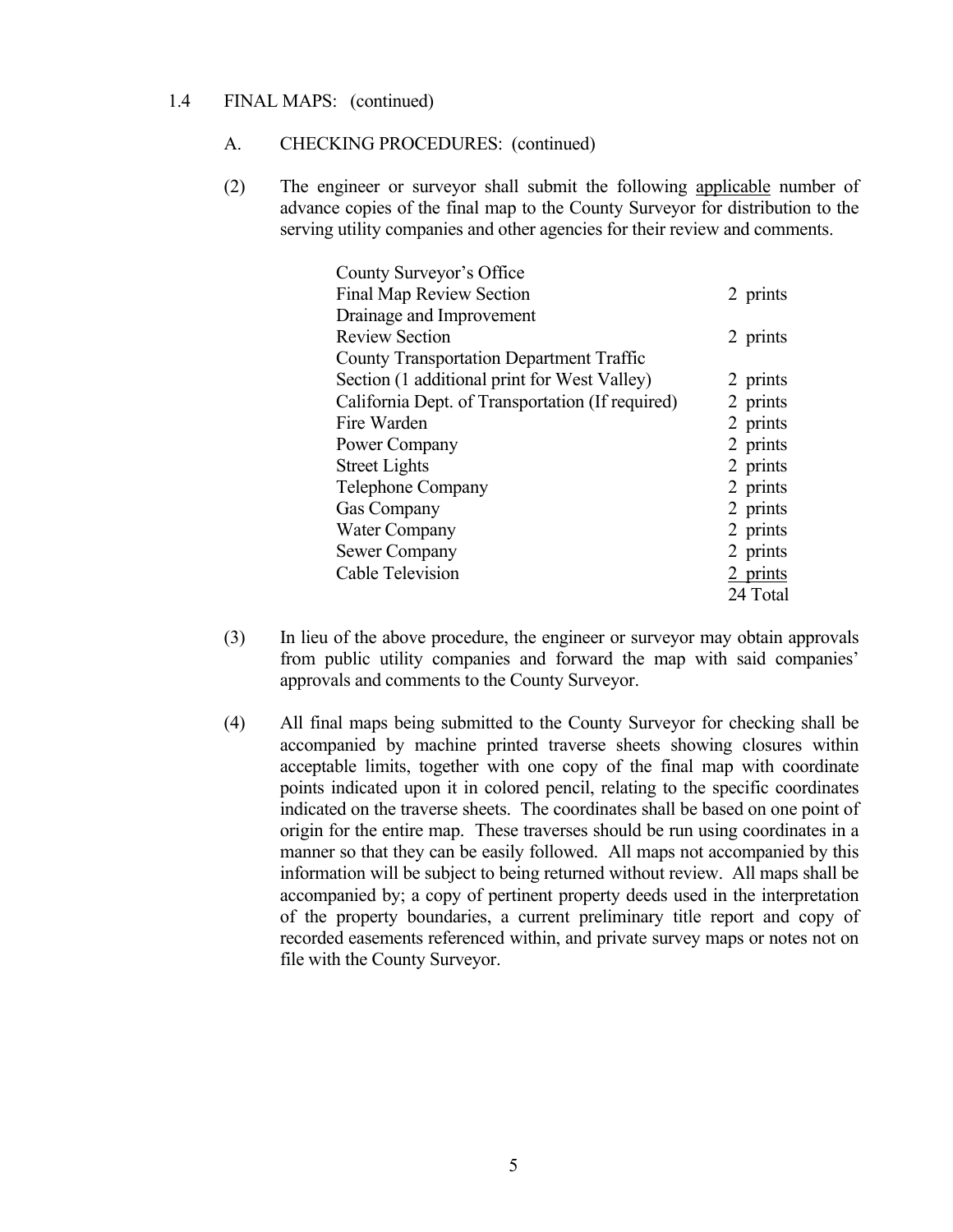### 1.4 FINAL MAPS: (continued)

## A. CHECKING PROCEDURES: (continued)

- (5) Notations of necessary changes and/or corrections shall be made on one print (check sheet) by this office and returned to the engineer or surveyor. Corrections will be made, and revised prints as requested, together with the check sheet, shall be returned to the County Surveyor for further review.
- (6) When the engineer or surveyor has furnished the County Surveyor with a check print of the final map which reflects all required changes and/or corrections, and after all approvals have been given and after all conditions of approval have been met, he will be notified that the map is ready to record. A distinctive symbol, being an opaque ink line three times as wide as the widest line on the map, excluding the 1" border line, shall be placed on the linen indicating the land being subdivided.
- (7) Signatures and seals shall then be secured on the originals after which it shall be forwarded to the County Surveyor by the responsible title company, together with all other appurtenant data, for presentation to the Board of Supervisors.
- B. FEES:

## REFER TO CURRENT FEE SCHEDULE

## 1.5 MAP SCALES AND LEGIBILITY:

- A. Final Maps drawn at a scale of  $1'' = 200'$  will be accepted if lots are of a rectangular design and 2-1/2 acres or larger.
- B. Final Maps drawn at a scale of  $1'' = 100'$  will be accepted if lots are of a curvilinear design and are less than 2-1/2 acres, but greater than 18,000 square feet.
- C. Final Maps drawn at a scale from  $1" = 40'$  to  $1' = 80'$  will be accepted for lots less than 18,000 square feet.
- D. Subdivision maps which, as determined by the County Surveyor, are not legible will be returned to the surveyor or engineer for corrective action.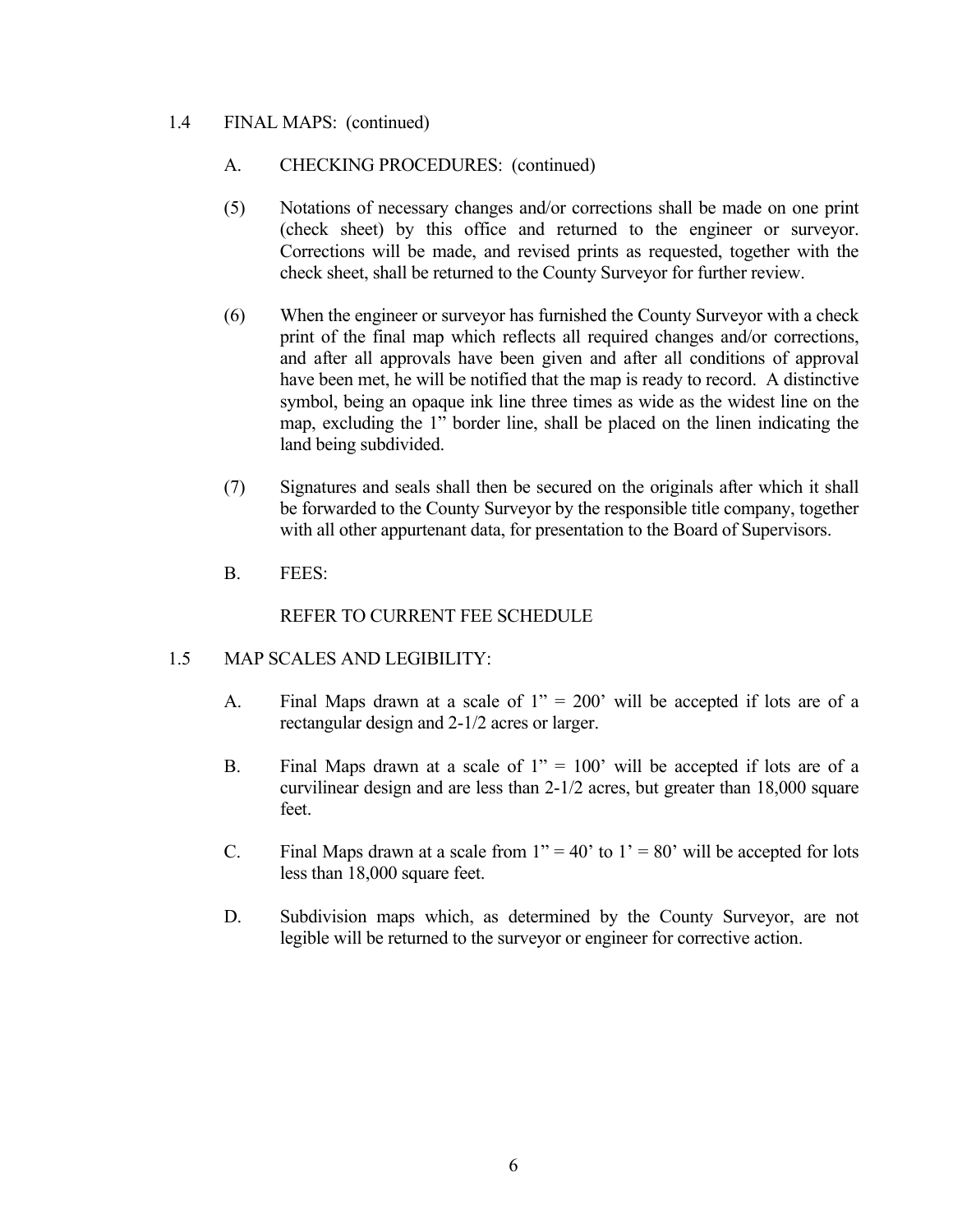### 1.5 MAP SCALES AND LEGIBILITY: (continued)

- E. Two or more map sheets are required; an index map showing the entire subdivision shall be placed on sheet two (2). It shall show the general plan including interior streets and street names, the relationship of each map sheet, the boundary and control used, and shall be drawn to a legible scale. No mapping shall appear on sheet one (1) unless otherwise approved by the County Surveyor. A vicinity map is optional.
- F. Lettering and numbering shall be oriented as shown on Page 7D.
- G. Each lot shall be shown in its entirety on one sheet. Large open space lots may be shown on the index map as approved by the County Surveyor.

#### 1.6 SOIL TESTS:

Soil test report data shall be placed on the Composite Development Plan (CDP) as shown in Section 4.3 of this publication as required per Section 87.08.020 of the San Bernardino County Development Code.

#### 1.7 MAP SHEETS:

The final map shall consist of a minimum of three (3) sheets; Title Sheet, Index and Boundary Control Sheet, and Detail Sheet(s) (The Index and Boundary Control Sheet can be combined with the Detail Sheet when approved). The first sheet in all instances will minimally contain the Owner's Statement, Notary Acknowledgement, Acceptance Certificate, and the Recorder's Certificate. The CDP Note shall be placed on the Index and all Detail Sheets. Also, the Final Map must be drafted using the following guidelines:

- Maps must be drawn with black permanent ink (not gray).
- Maps must be drawn on the top of the Mylar (not the back side).
- Maps must be drawn on white Mylar (Polyester)(No off-color) 3 mil or 4 mil thick.
- Adequate lettering (not thin). Smallest letters and numbers not less than 8 pt.
- No shading. (Shading does not show up on scanning or microphotography.)
- Line width and character stroke width must be between .014" and .020".
- Character width must be 80%-100% (do not use condensed or compressed at a rate of less than 80%).
- If an original is submitted in which portions of the map have been duplicated it must be a legible direct positive Mylar.
- Street names must be clearly shown.
- Map size is to be 18" x 26" with a 1" blank border.
- Maps must have the San Bernardino County Recorder's Certificate printed on them prior to submission for recordation. The certificate shall appear in the lower or upper right hand corner on the first map sheet.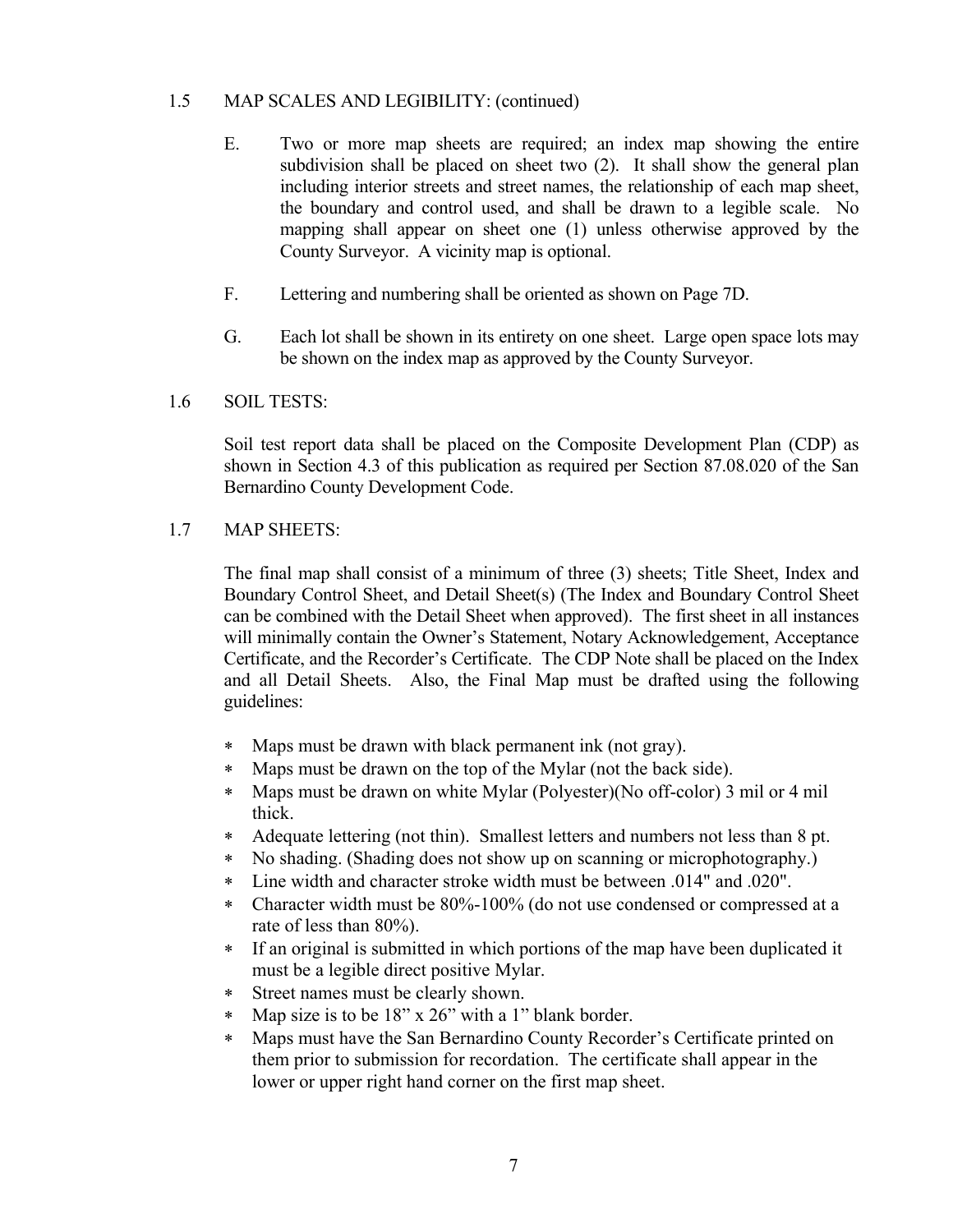#### SECTION 2 CERTIFICATES FOR FINAL MAPS

### 2.1 OWNER'S STATEMENTS:

 Notary Acknowledgments and Signature Omissions should be on the same sheet as the Owner's Statement, and should be below or to one side of said Owner's Statement. Use only applicable portions of samples below:

 A. I (we) hereby state I (we) am (are all and) the only party (parties) having any record title interest in the land subdivided as shown on this map, and I (we) consent to the preparation and recordation of this final map (parcel map). I (we) hereby irrevocably offer to dedicate to the County of San Bernardino, the public in general, and to any of the several public utility companies which are authorized to serve in said subdivision, an easement for public roads, county highways, and public utility purposes in, under, over, through, and across (streets by name, i.e., Sierra Way, Orange Street) as shown on this (the annexed) map. The expressed rights to the public in general and to the several utility companies shall be and shall remain inferior to the superior rights of the County of San Bernardino.

I (we) also irrevocably offer to dedicate to the County of San Bernardino:

 RESERVE PARCELS (Lots A, B, C, etc. as reserve parcels) [See Sec.  $(2.1)$  (F)  $(3)$ ] EASEMENTS (S.B. Co. Drainage Easements, open space) [See Sec.  $(2.1)$  (B through E and G)] RIGHTS (access, vehicular access, slope rights, etc. over and across lots ....) [See Sec.  $(2.1)$  (F)]

Private Easements:

 I (we) hereby reserve to myself (ourselves), my (our) heirs and assigns, for the use and benefit of (name and specific easement), as delineated on said map.

B. The following shall be added when dedication of San Bernardino County Drainage Easement(s) is to be shown:

 "... the San Bernardino County Drainage Easement(s) (S.B.C.D.E.) as shown on the map."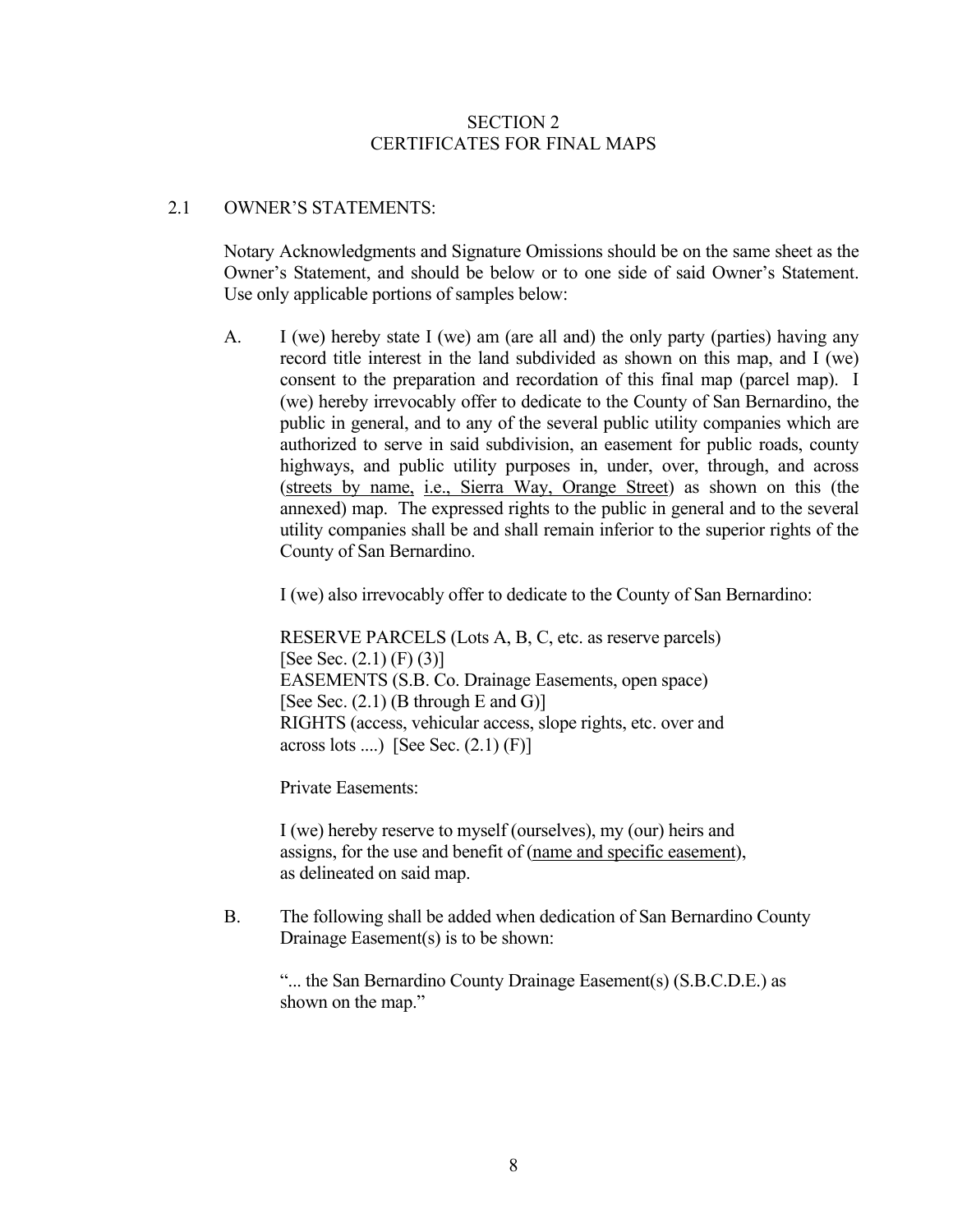#### 2.1 OWNER'S STATEMENTS: (continued)

### B. (continued)

If right-of-way is being dedicated to the San Bernardino County Flood Control District in "Fee Simple", use the following:

 "We hereby grant in fee simple to the San Bernardino County Flood Control District for flood control and water conservation purposes, lots X, Y, and Z as shown on said map within said subdivision."

C. If there are Public Utility Easements add:

 "...and we hereby reserve to ourselves, our heirs and assigns, for the use and benefit of the several public utility companies, which are authorized to serve in said subdivision, easements for public utility purposes, delineated on said map as "Public Utility Easement", or "P.U.E.".

 D. The following shall be added when "Open-Space Easements" are to be dedicated:

 "...an open-space easement in perpetuity as a covenant running with the land over lot \_\_\_\_\_\_\_, being the common area, reserving to the Grantor, his successors and assigns, the right to use the underlying land for recreational purposes and vehicular access, provided, however, that said use shall not interfere with the open-space easement herein granted; and provided that no improvements other than landscaping or recreational facilities shall be placed upon said land without the approval of the Grantee; and provided further that the approval of the Grantee of any improvement shall not constitute an abandonment of the open-space easement."

E. For Condominium Maps:

The following shall be added when "Open-Space Easements" are to be dedicated:

 "...an open-space easement in perpetuity as a covenant running with the land over lot , being the common area, except for areas required for those condominium buildings shown on plans recorded pursuant to Section 1351 of the Civil Code, reserving to the Grantor, his successors and assigns the right to use the underlying land for recreational purposes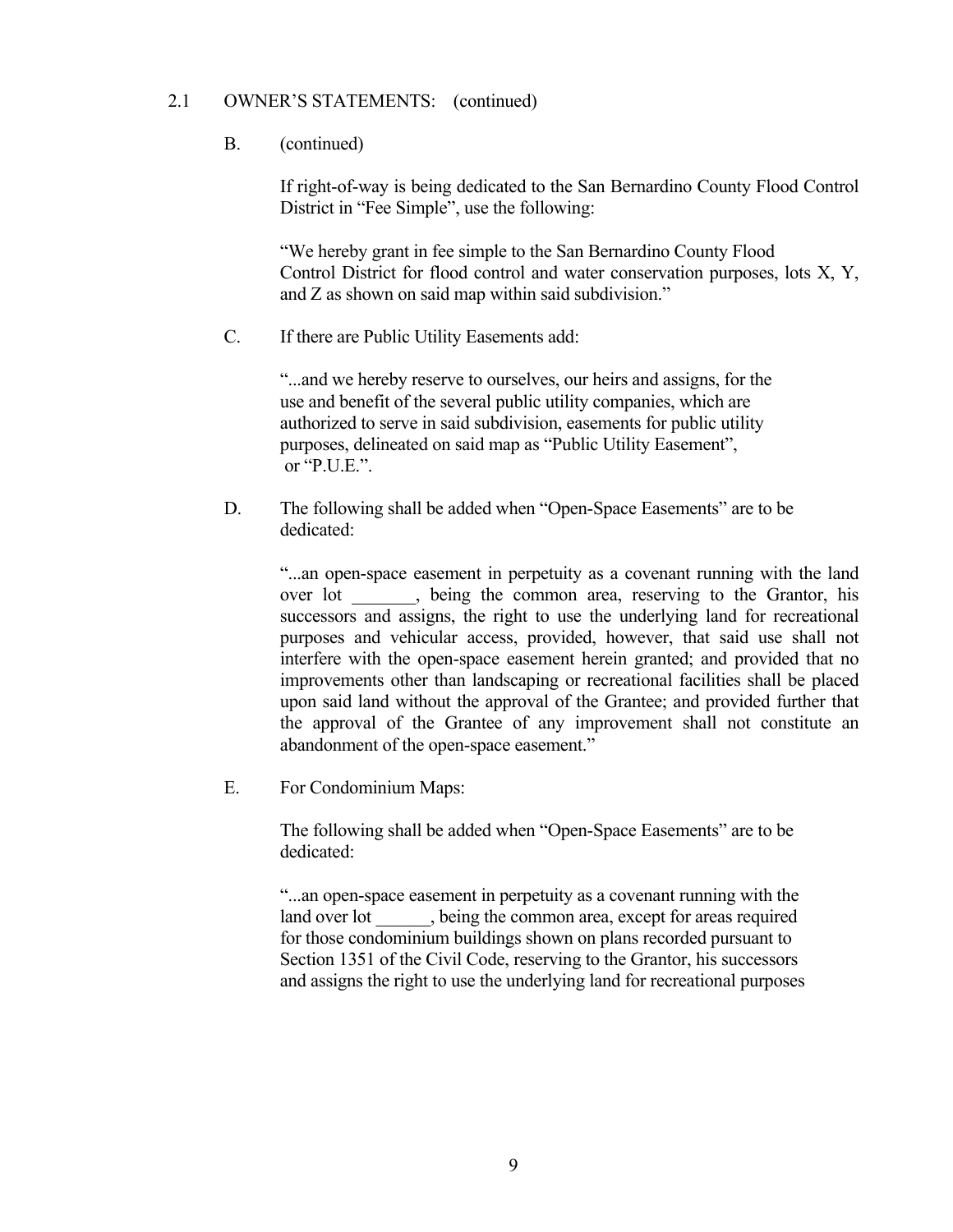#### 2.1 OWNER'S STATEMENTS: (continued)

E. For Condominium Maps: (continued)

 and vehicular access, provided however that said use shall not interfere with the open-space easement herein granted and provided that no improvements other than landscaping or recreational facilities shall be placed upon said land without the approval of the Grantee; and provided further that the approval of the Grantee of any improvement shall not constitute an abandonment of the open-space easement."

- F. When dedication of access rights is to be made, the following shall be added: (See diagram on Page 7E)
- (1) When outer highways are involved:

 "...all rights of (vehicular) ingress to or egress from (name of street) over and across the (northerly, southerly, easterly, or westerly) line of the outer highway (name of street) lying adjacent to Lots No. \_\_\_\_\_."

- Note: State Highways may require non-access. County Highways require non-vehicular access.
- (2) When no outer highway is involved, but limited access:

"...all rights of (vehicular) ingress to or egress from Lots No. over and across the (northerly, southerly, easterly, or westerly) line of said lots abutting (name of street) or (names of streets), respectively."

 (3) When streets are to be extended in the future (reserve parcels), add the following:

"...all rights of (vehicular) ingress to or egress from Lots "\_\_\_\_\_" to "\_\_\_\_" inclusive, over and across the (appropriate direction being the side of lot towards the subdivision) line of said Lots abutting from the subdivision and  $\sim$ Streets respectively."

 (4) The following shall be added when excavation and embankment slopes are required:

"...the privilege and right to extend and maintain drainage structures, 1-1/2 to 1 excavation slopes, 1-1/2 to 1 embankment slopes upon all of those certain lot areas where said slopes or embankments or drainage structures extend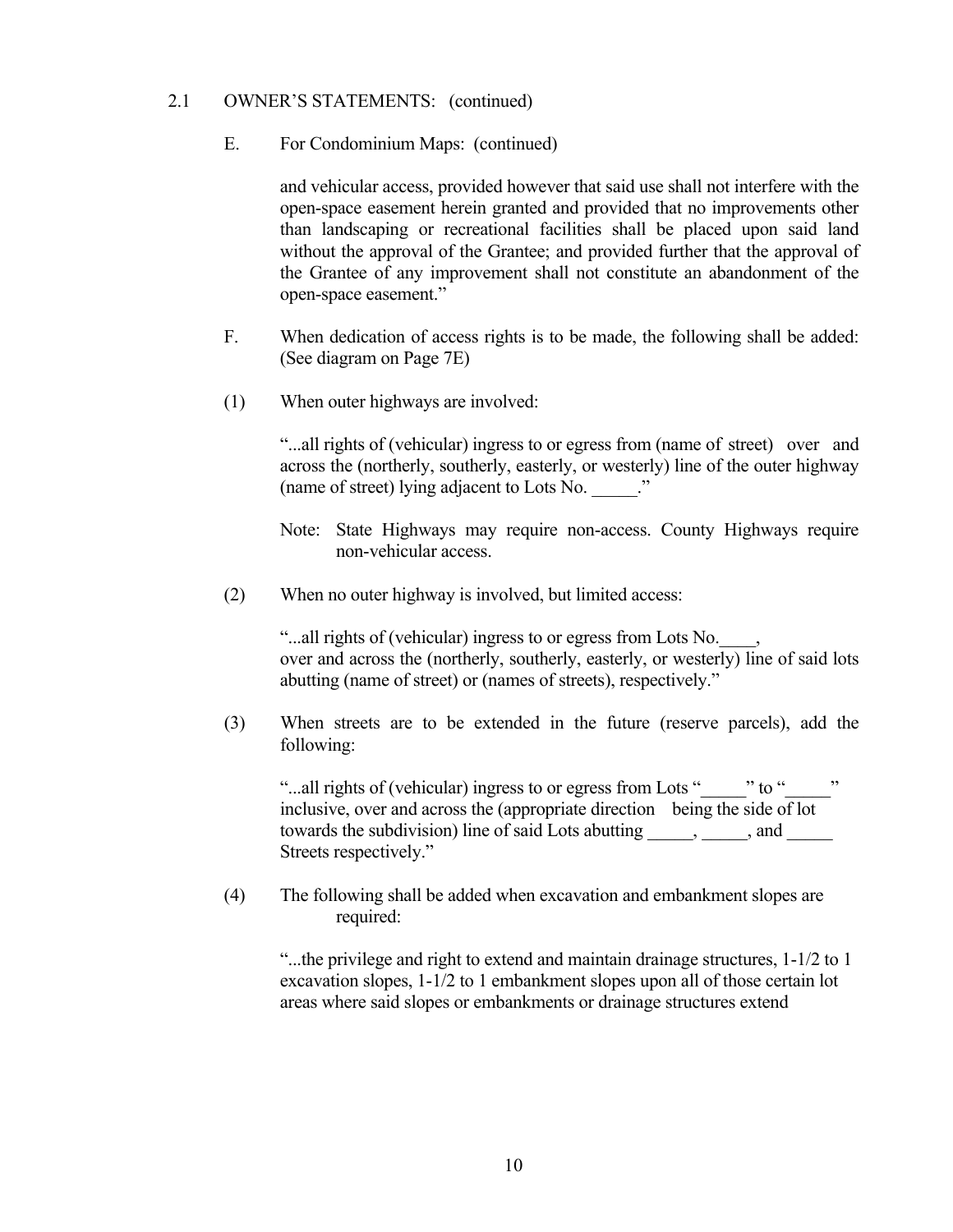### 2.1 OWNER'S STATMENTS: (continued)

### F (4) (continued)

beyond the limits of the dedicated rights of way included within Tract No. \_\_\_\_\_\_\_\_\_\_\_, wherever required for the construction and maintenance of road beds occupying the full width of said portions, and the privilege and right to plant and maintain grass, plants, and/or trees on said slopes for soil erosion protection of same. (Modify wording to meet conditions.) Said privilege and right shall be superior to the right of the grantors and their heirs and assigns to lateral support."

- Note: When slopes steeper than 1-1/2: 1 are permitted, a geologic report is required. Said report shall be included in the Composite Development Plan notes (see Section 4.3B).
- G. For block walls and landscaping easements that are to be maintained by a County Service Area add:

 "I (We) hereby reserve to ourselves, our heirs and assigns for the use and benefit of (applicable improvement zone and district) easements for walls, planting, and planting maintenance purposes as shown on said map."

 H. The following statement will be used on parcel maps where no dedications are required:

 "I (We) hereby state I (we) am (are all and) the only party (parties) having any record title interest in the land subdivided as shown on this map as required by Section 66445 (e) of the Subdivision Map Act, and I (we) consent to the preparation and recordation of this parcel map."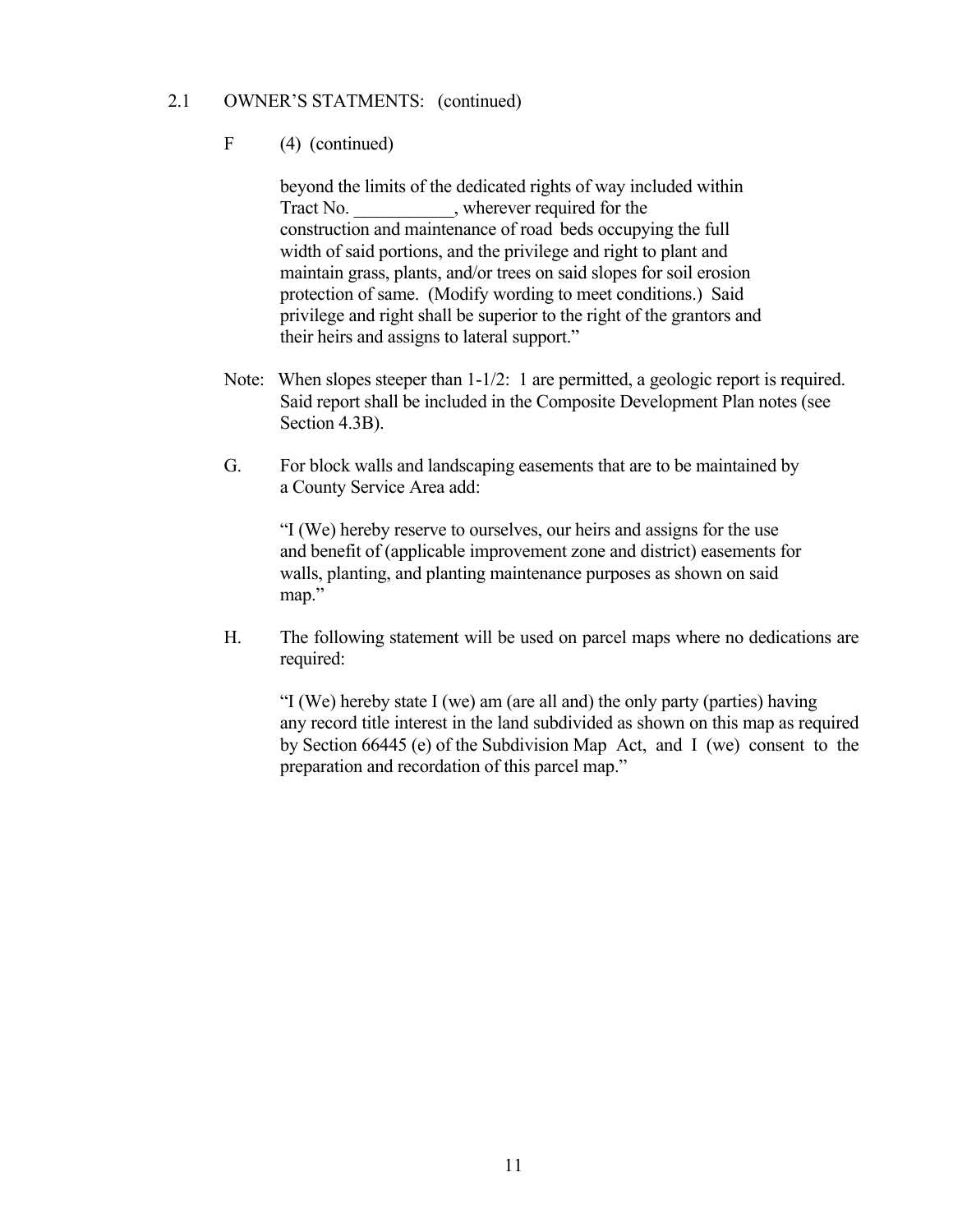### 2.2 NOTARY ACKNOWLEDGEMENT: FOR REFERENCE ONLY, CONSULT TITLE COMPANY (rev 12/07)

Subdivision Map Act  $66436$  (C) – A notary acknowledgment shall be deemed complete for recording without the official seal of the notary, so long as the name of the notary, the county of the notary's principal place of business, and the notary's commission expiration date are typed or printed below or immediately adjacent to the notary's signature in the acknowledgment.

# **The use of notary seal is no longer a requirement on maps (Government Code, Section 66436). However, the following template** *must be adhered to,* **or map will be rejected.**

**A notary public or other officer completing this certificate verifies only the identity of the individual who signed the document to which this certificate is attached, and not the truthfulness, accuracy, or validity of that document.** 

STATE OF CALIFORNIA

COUNTY OF \_\_\_\_\_\_\_\_\_\_\_\_\_\_\_\_\_\_\_\_\_\_

On \_\_\_\_\_\_\_\_\_\_\_\_\_\_\_\_\_\_\_\_\_\_\_\_\_\_\_ before me, \_\_\_\_\_\_\_\_\_\_\_\_\_\_\_\_\_\_\_\_\_\_\_\_\_\_\_\_\_\_\_\_\_\_, a notary public, *personally appeared* 

*\_*\_\_\_\_\_\_\_\_\_\_\_\_\_\_\_\_\_\_\_\_\_\_\_\_\_\_\_\_\_\_\_\_\_\_\_\_\_\_\_\_\_\_\_\_\_\_\_\_\_\_\_\_\_\_\_\_\_\_,

who proved to me on the basis of satisfactory evidence to be the person(s) whose name(s) is/are subscribed to the within instrument and acknowledged to me that he/she/they executed the same in his/her/their authorized capacity(ies), and that by his/her/their signature(s) on the instrument the person(s), or the entity upon behalf of which the person(s) acted, executed the instrument.

I certify under Penalty of Perjury under the laws of the State of California that the foregoing paragraph is true and correct.

WITNESS my hand and official seal.

| Signature                            |         |
|--------------------------------------|---------|
| Name Printed                         |         |
| My Commission Expires:               |         |
| My Commission Number:                |         |
| My principal place of business is in | County. |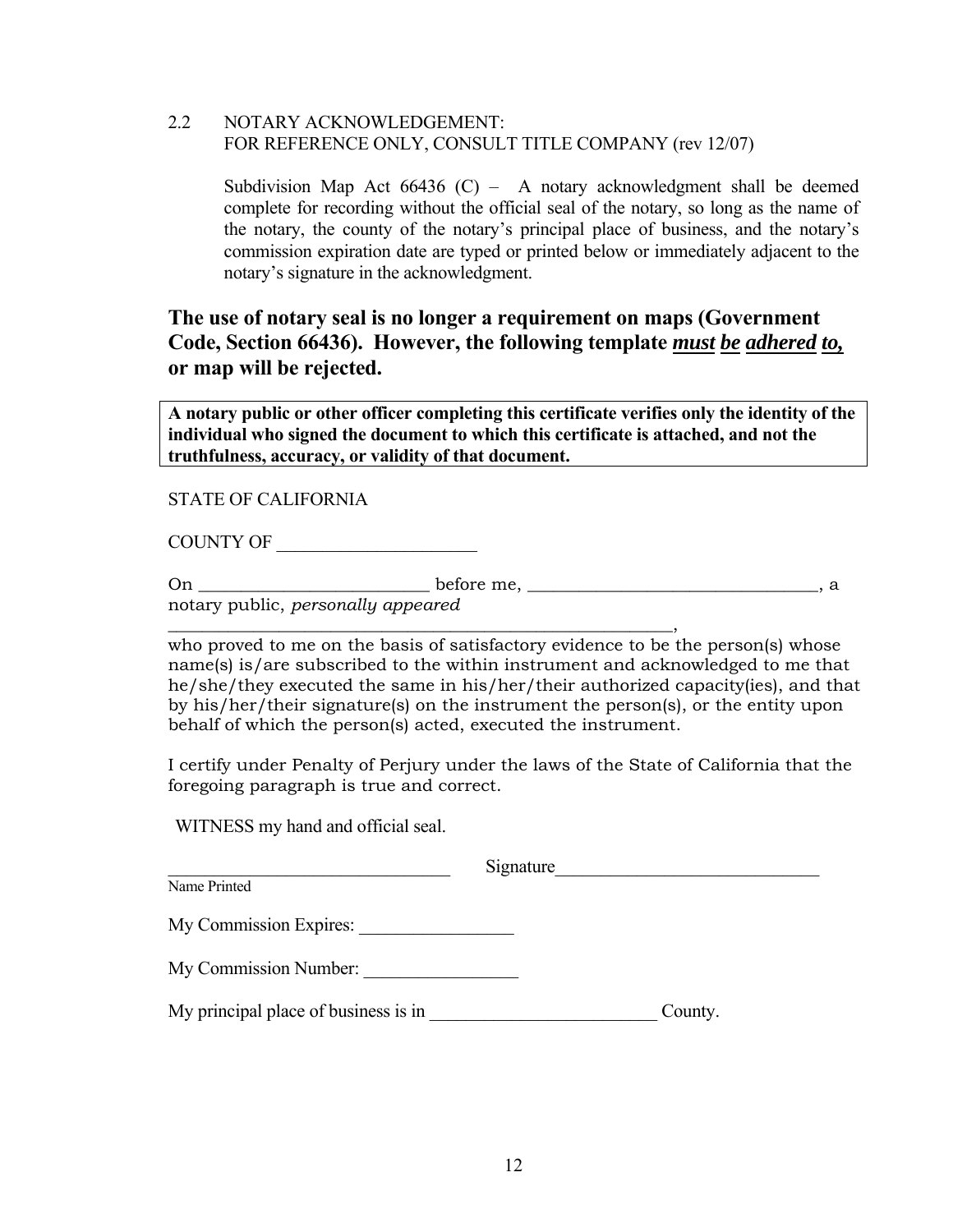#### 2.3 STATEMENTS

A. Surveyor's (Engineer's) Statement (Individual) (rev 01/01/06):

 This map was prepared by me or under my direction and is based upon a field survey in conformance with the requirements of the Subdivision Map Act and local ordinance at the request of (name of person authorizing map) on (date). I hereby state that all the monuments are of the character and occupy the positions indicated or that they will be set in those positions before (date), and that the monuments are, or will be, sufficient to enable the survey to be retraced, and that this final map substantially conforms to the conditionally approved tentative map.

Date:

(Signed and Sealed)

 Professional Land Surveyor No.\_\_\_\_\_\_\_\_\_\_ (or Registered Civil Engineer No. \_\_\_\_\_ )

Note: If the engineer or surveyor does not fill in the date monuments are to be set (twenty-four [24] months maximum), this office will insert the date twenty-four [24] months after receipt date of cash deposit guaranteeing setting of final monuments.

 B. San Bernardino County Recorders' Certificate. Effective January 3, 2011, all maps submitted for recording must follow these requirements. Failure to follow these requirements may adversely affect the recording process of your map. It shall be in the lower or upper right hand corner whenever practical.

#### **San Bernardino County Recorder's Certificate**

| This map has been filed under Document Number                               |
|-----------------------------------------------------------------------------|
| this $\frac{day \text{ of } 20, x \text{ at } 20 \text{ m. in Book}}{1000}$ |
| of <u>Tract Maps</u> at page , at the request<br>$\circ$ f                  |
| in the amount of \$                                                         |
|                                                                             |
| <b>Bob Dutton</b>                                                           |
| Assessor-Recorder                                                           |
| County of San Bernardino                                                    |
| $\gamma$ :                                                                  |
| Deputy Recorder                                                             |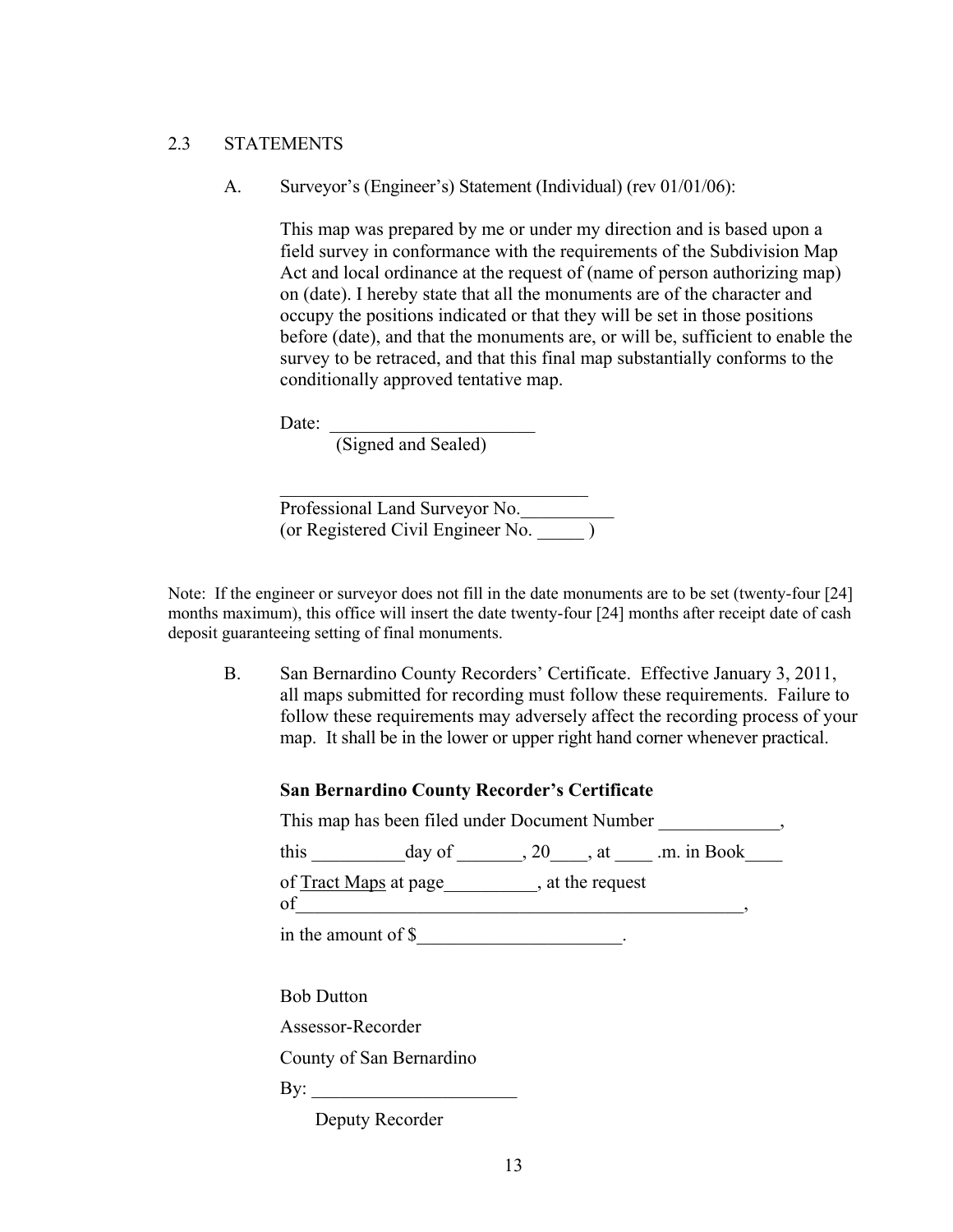- 2.4 NOTES: (Notes shall appear on the Index and Boundary Control map sheet, and may show on all map sheets for clarity)
	- A. The following CDP Note shall be placed on the Index and all Detail Sheets, if applicable:

### COMPOSITE DEVELOPMENT PLAN NOTE

 A Composite Development Plan (CDP) affecting this map is on file in the San Bernardino County Office of Building and Safety.

 B. ABANDONMENT NOTE (To be incorporated within the "ACCEPTANCE CERTIFICATE" when applicable. Titled as: "ACCEPTANCE AND ABANDONMENT CERTIFICATE" when applicable.

 Pursuant to Section (66434 (g) and 66445 (j) 66499.20 1/4 66499.20 1/2) of the Subdivision Map Act, the recordation of this (Final/Parcel) Map constitutes abandonment of that certain (easement) acquired by the County of San Bernardino for (road) (drainage) purposes by (document) (Final/Parcel Map), recorded on (date) by (Inst. No.) (M.B.) (P.M.B.), Official Records of San Bernardino County.

- C. Use only symbols and abbreviations applicable.
- D. Character of monuments found or set (see 1.3 A, B, C, & D).
- E. The following will be used in the notes when applicable and shall be placed on the Index map sheet.

Example: 2" x 2" redwood stakes tagged (or whatever is used), (X") long and painted (color) set on lot lines 'X' feet from edge of S.B.C.D.E. (or whatever) in lieu of rear lot stakes unless otherwise noted.

 OR: Unless otherwise indicated on this map, a (type, character, dimensions, and L.S. tag number) has been set at all lot corners and at all points of curve along the sidelines of dedicated streets and private roads. In the event the above type of monument cannot be set due to unforeseen circumstances, then a tag marked "L.S. \_\_\_\_\_" will be affixed in concrete, stone, wood, or metal at the true position called for by this map.

- Indicates monument found (give type and size); (or as noted here). Always give reference. The map in which the monument was set is preferable, also C.S. Field Books in which ties are placed.
- - - Indicates monument set (give type and size: 2" (I.D.) (minimum) iron pipe shall be used at section corners and 1/4 corners and a 1" (I.D.) (minimum) iron pipe shall be used at 1/16 corners and at street center line intersections (sizes given are minimum).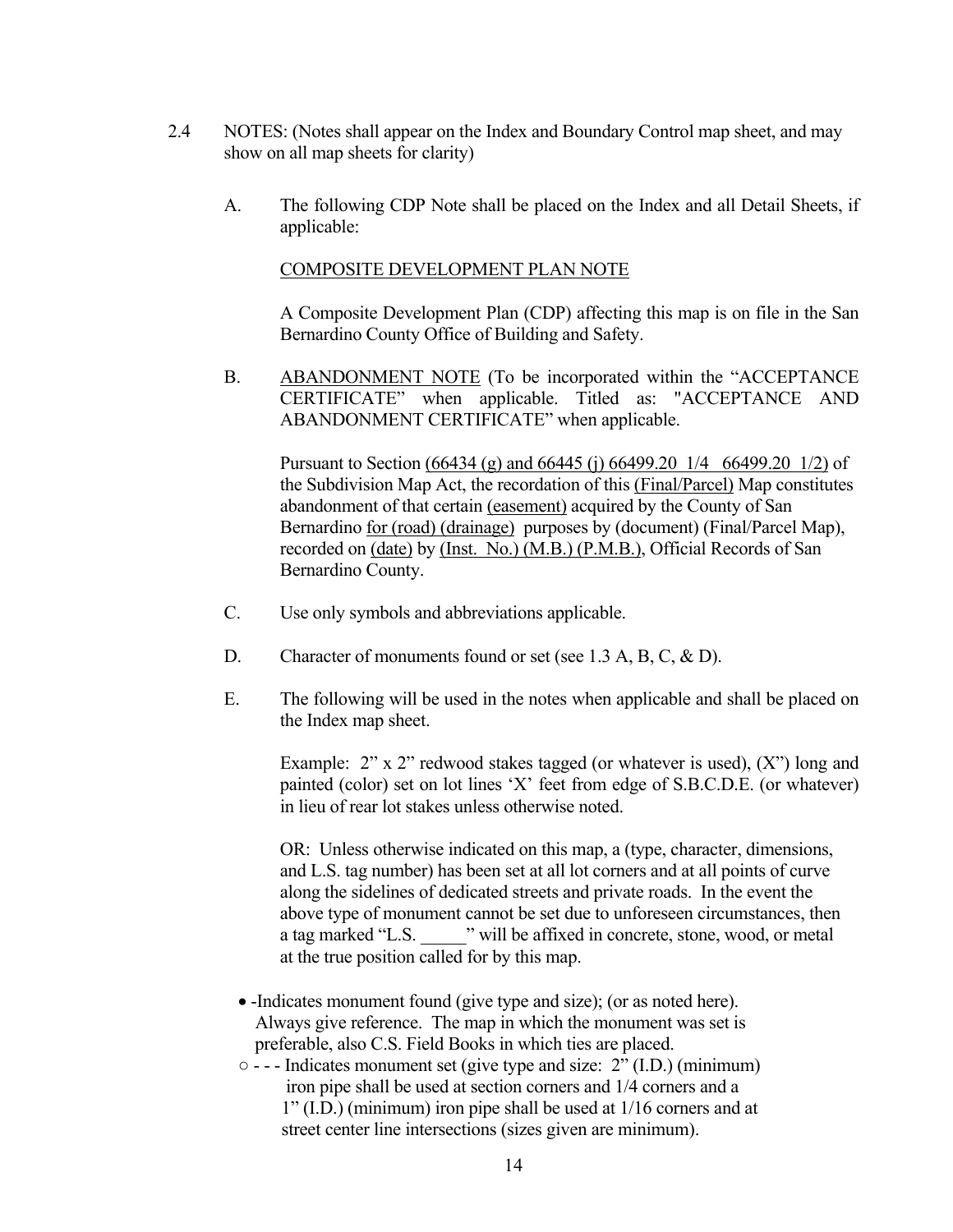#### 2.4 NOTES (continued):

E.(continued)

 State in notes relationship of top of monument to surface; i.e., "Iron pipe set  $\frac{1}{4}$ " below surface or 1" iron pipe set 6" below finish grade".

- N- -Indicates monument tied out (indicate number of each monument) as shown on schedule of ties. Schedule of ties will be filed in the office of the County Surveyor.
- PUE Indicates Public Utility Easement.
- (RAD) Indicates a radial bearing as run from the radius point to the curve.
- CSFB Indicates County Surveyor's Field Book.
- CSM Indicates County Surveyor's Monument. (size and character)
- BSL Indicates Building Setback Line.
- GLO Indicates General Land Office.

SBCDE Indicates San Bernardino County Drainage Easement.

BLM Indicates Bureau of Land Management.

 SBCFCDE Indicates San Bernardino County Flood Control District Easement.

USC & GS Indicates United States Coast & Geodetic Survey.

 Alphabetical Lots indicate (Reserve Parcels) (Open Space Easements) or  $(S.B.C.F.C.D.E.)$ 

This Tract has lots.

Note: Any further standard abbreviations used should be clarified in these notes.

 Basis of bearings (two monuments on the same line and shown on a recorded or filed map).

 Include minor subdivision (or lot line adjustment) number for parcel maps (See Section 3.3H.)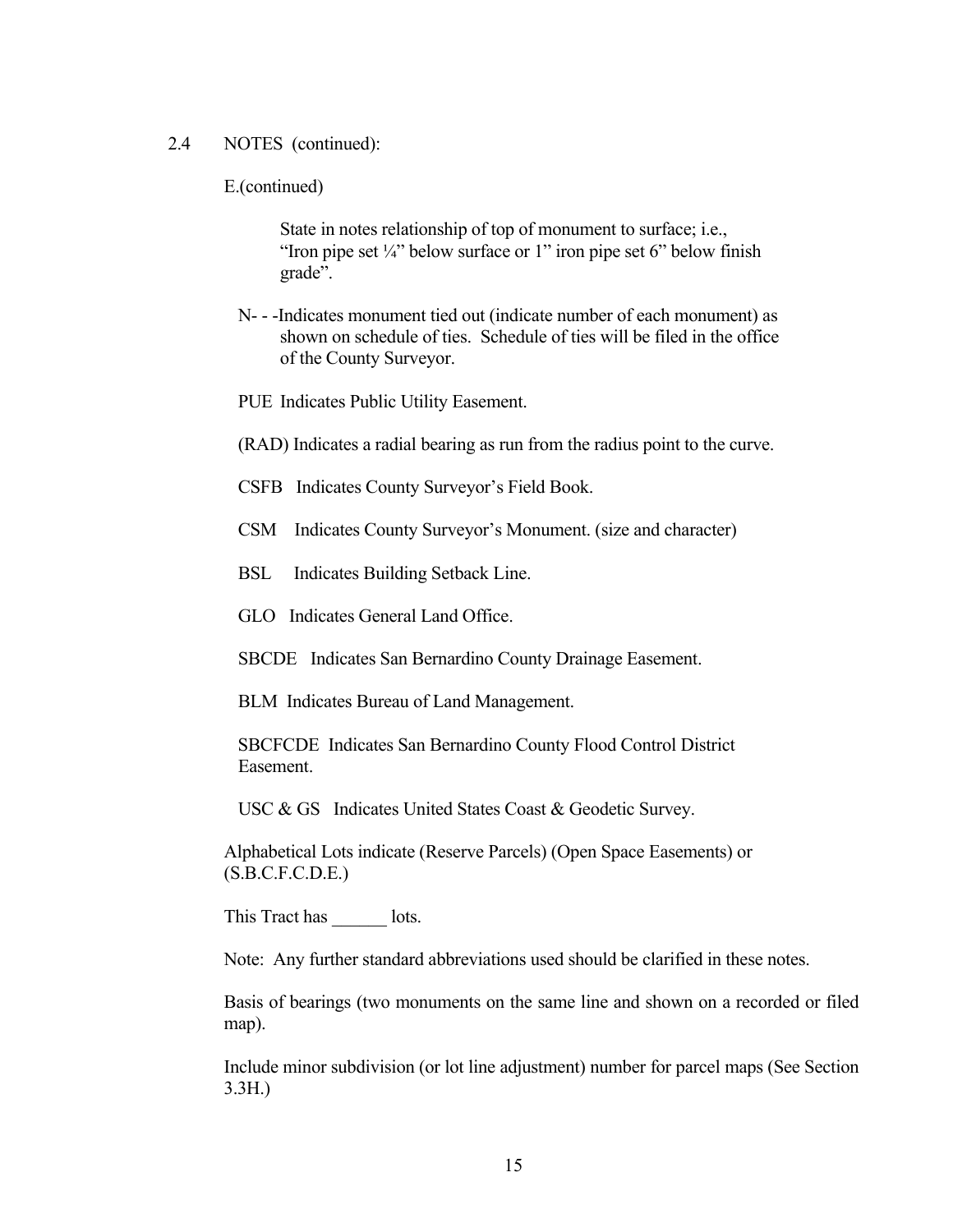## 2.5 COUNTY SURVEYOR'S CERTIFICATE:

 A. I hereby certify that I have examined this map, and that the subdivision shown thereon is substantially the same as it appeared on the tentative map and any approved alterations thereto, and that all the provisions of the Subdivision Map Act and Division 7 of the San Bernardino County Code have been complied with, and I am satisfied that this map is technically correct.

| Date: | Thomas P. Herrin, COUNTY SURVEYOR<br>COUNTY OF SAN BERNARDINO |        |
|-------|---------------------------------------------------------------|--------|
|       | Bv:                                                           | Deputy |

L. S. No.

B. The following certificate is to appear on all city maps reviewed by the County Surveyor's Office.

 I hereby certify that I have examined this map and have found that all mapping provisions of the Subdivision Map Act have been complied with and I am satisfied said map is technically correct.

## Date: Thomas P. Herrin, COUNTY SURVEYOR COUNTY OF SAN BERNARDINO

By: Deputy L. S. No.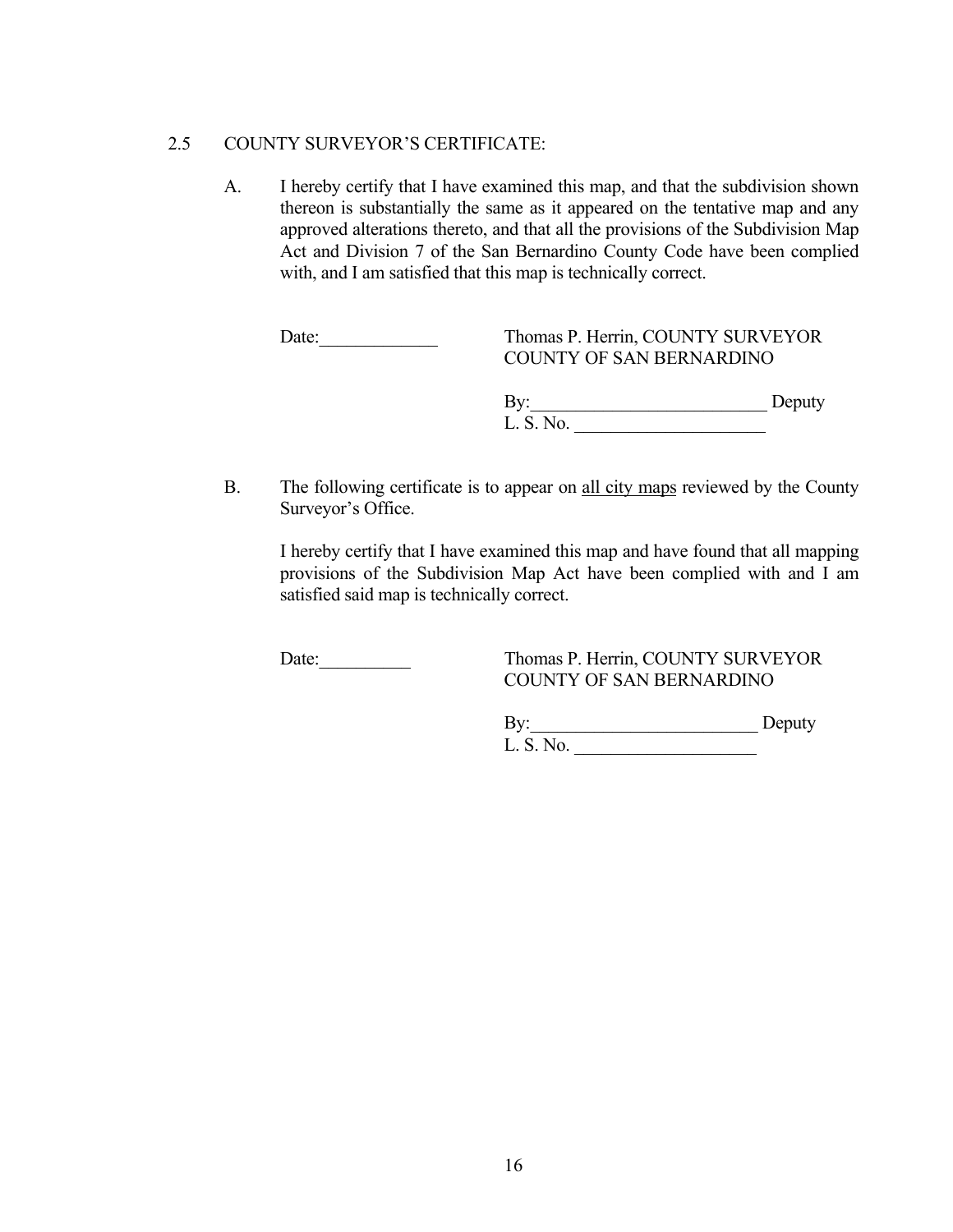### 2.6 ACCEPTANCE CERTIFICATES: (Final Maps)

A. (When no dedications are offered or accepted:)

 I hereby certify that the Board of Supervisors of the County of San Bernardino duly approved (this) map of Tract No.

Date:

 Lynna Monell, Clerk of the Board of Supervisors County of San Bernardino

By: Deputy

 B. (When dedications and improvements are offered and accepted, but San Bernardino County Drainage Easement, alleys, and reserve parcels (future streets to be extended) are rejected:)

 I hereby certify that the Board of Supervisors of the County of San Bernardino duly approved this map of Tract No. <br>and accepted (name of item from Owner's Statement) and accepted, subject to its (their) improvement in accordance with County Standards (name of item from Owner's Statement), but rejected (name of item from Owner's Statement).

Date:

 Lynna Monell, Clerk of the Board of Supervisors County of San Bernardino

By: Deputy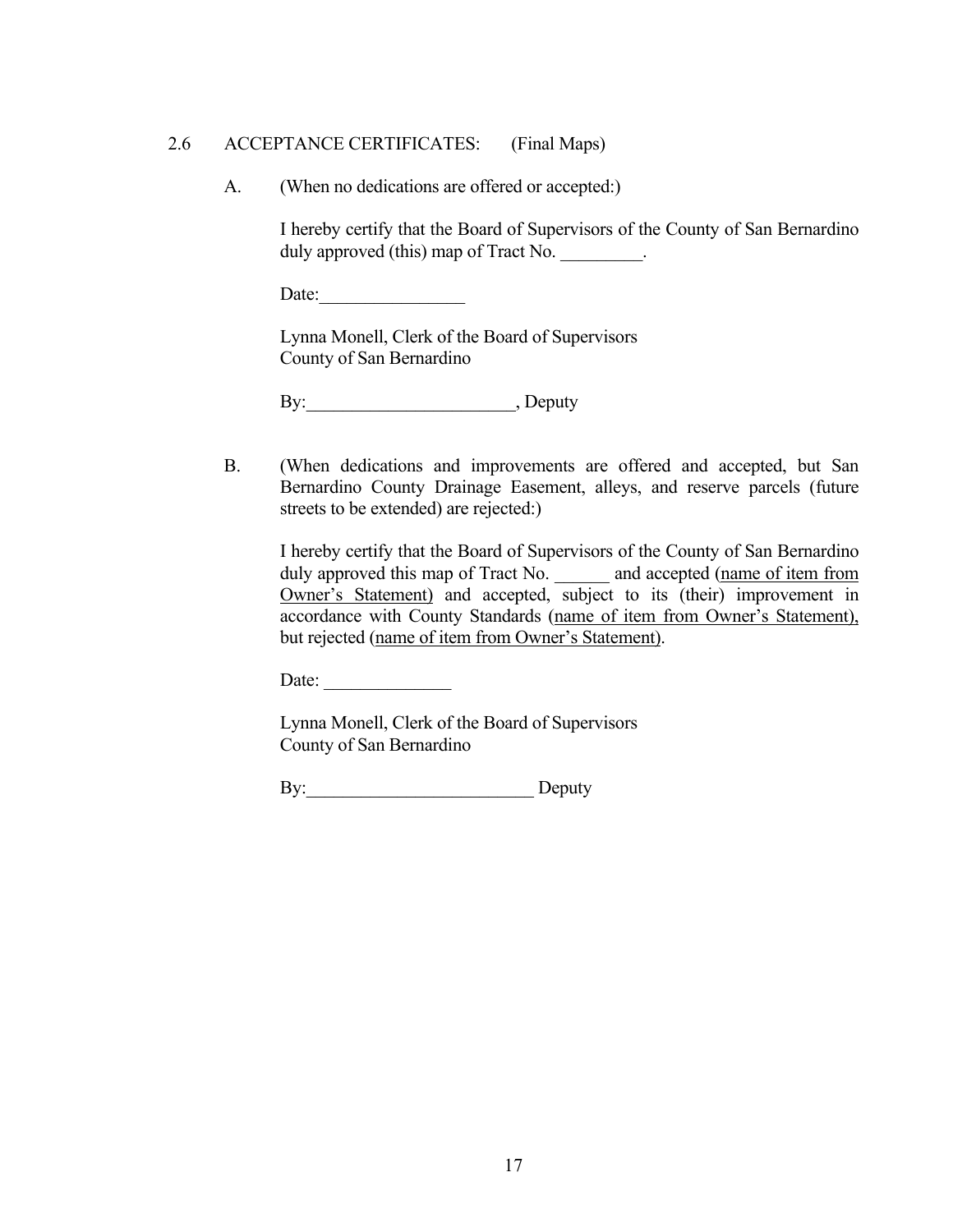C. (When graded streets (Desert Subdivisions) are accepted:)

 I hereby certify that the Board of Supervisors of the County of San Bernardino duly approved this map of Tract No. \_\_\_\_\_\_, and accepted (name of item from Owner's Statement), but without the obligation to maintain or improve the road(s) referred to herein, but rejected Lot(s) \_\_\_\_\_\_\_\_\_\_ (Reserve Parcels), and the San Bernardino County Drainage Easement(s).

Date:

 Lynna Monell, Clerk of the Board of Supervisors County of San Bernardino

By: Deputy

 D. (When streets, San Bernardino County Flood Control District (easements) (fee simple, rights of way) are accepted but alleys are rejected.)

 I hereby certify that the Board of Supervisors of the County of San Bernardino duly approved this map of Tract No. \_\_\_\_\_\_\_\_\_\_\_\_\_ and accepted the (name of item from Owner's Statement) subject to their improvement in accordance with County Standards, but rejected all alleys, and further, on behalf of the San Bernardino County Flood Control District, accepted Lot(s) X, Y, and Z in fee simple.

Date:

 Lynna Monell, Clerk of the Board of Supervisors County of San Bernardino

By: Deputy

#### 2.7 TAX BOND REQUIREMENTS:

- A. Annual Tax Bills: Bond from January  $1<sup>st</sup>$  through the  $1<sup>st</sup>$  week of October. Receipted tax bill from the  $1<sup>st</sup>$  week in October through December  $31<sup>st</sup>$ .
- B. Supplemental Tax Bills: Receipt for extended Supplemental Tax Bills required January  $1<sup>st</sup>$  through December  $31<sup>st</sup>$ . Bond on unextended Supplemental Tax Bills required January 1<sup>st</sup> through December 31<sup>st</sup>.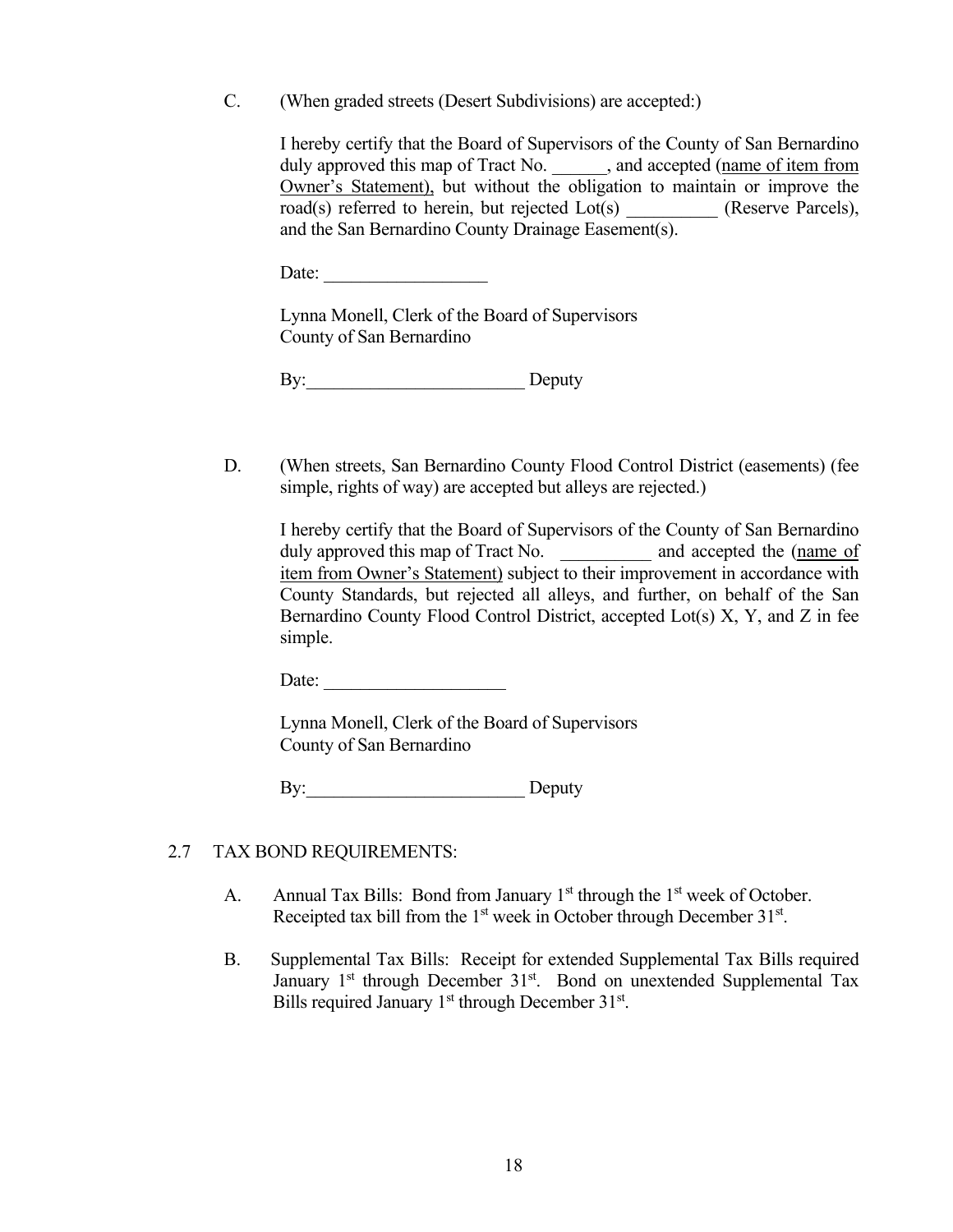### 2.8 AUDITOR-CONTROLLER/TREASURER/TAX COLLECTOR'S CERTIFICATE

 A. I hereby certify that according to the records of the office, as of this date, there are no liens against the real property shown upon this map for unpaid state, county, municipal, or local taxes, or special assessments collected as taxes, except taxes or special assessments not yet payable, estimated to be \$\_\_\_\_\_\_\_\_\_\_\_\_\_\_\_\_.

Dated:

 Ensen Mason, Auditor-Controller/Treasurer/Tax Collector County of San Bernardino

By: Deputy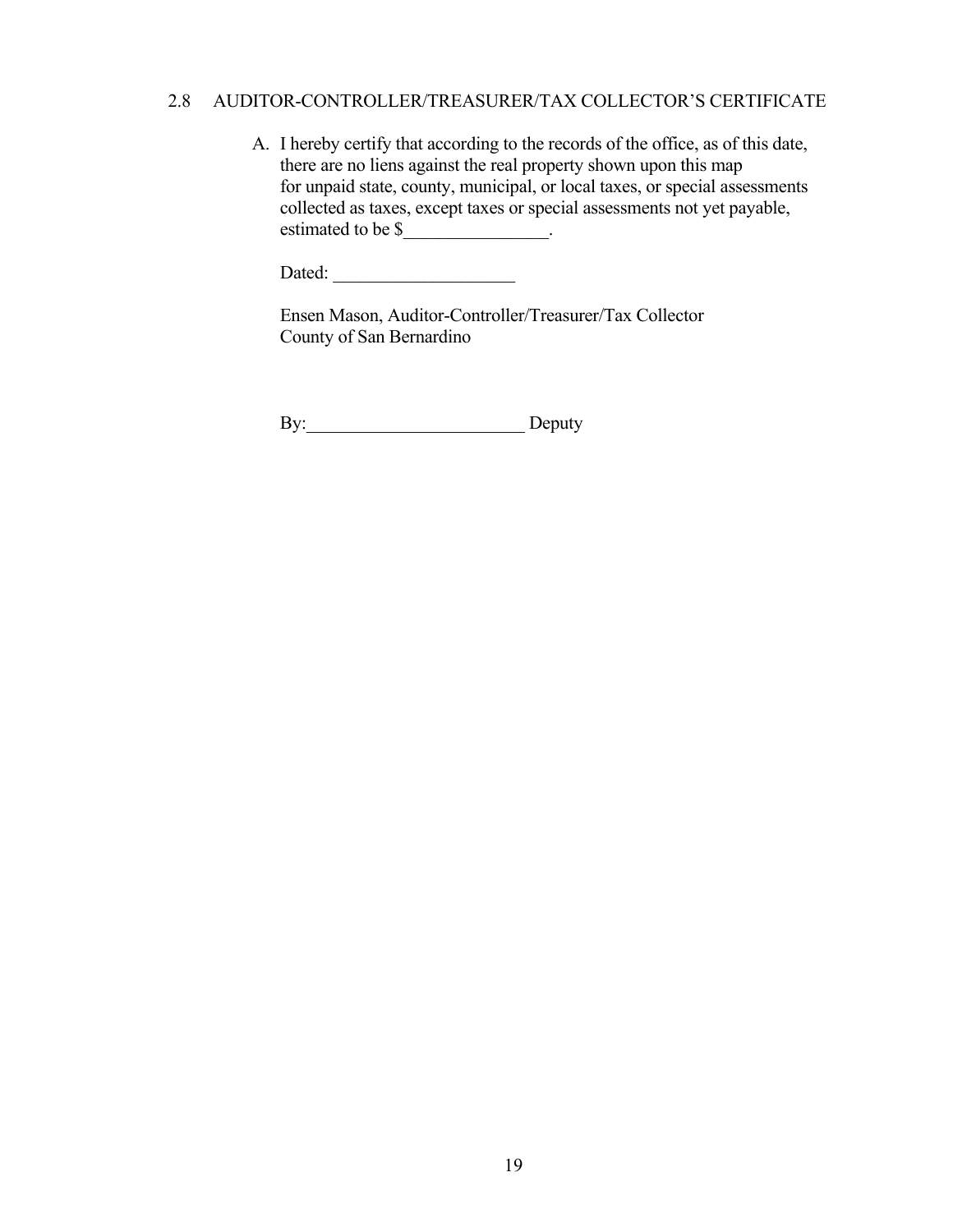#### 2.9 BOARD OF SUPERVISOR'S CERTIFICATE:

 (When tax bond is required) (When tax bonds are not required, Board of Supervisor's Certificate is not necessary.)

I hereby certify that a bond in the sum of \$ has been executed and filed with the Board of Supervisors of the County of San Bernardino, State of California, conditioned upon payment of all taxes, (state, county, municipal or local) and all special assessments, collected as taxes, which at the time of the filing of this map with the County of San Bernardino Assessor-Recorder-County Clerk, are a lien against said property, but not yet payable; and that the subdivider has filed with me a certificate by the proper officer giving his estimate of the amount of said taxes and special assessments; and said bond is hereby accepted.

Date:

 Lynna Monell, Clerk of the Board of Supervisors County of San Bernardino

By: Deputy

2.10 SIGNATURE OMISSIONS (Final Maps and Parcel Maps):

The signature(s) of (name of persons, corporations, or partnership) the owner(s) of an easement for (Nature of easement) as disclosed by (Instrument and O. R. Number) Records of San Bernardino County has/have been omitted under the provisions of Section 66436 of the Subdivision Map Act. Its interest cannot ripen into a fee. (The Easement must be definitely located or one of the following statements must be included in the above):

- 1. Said easement covers the entire area being subdivided.
- 2. Said easement cannot be located of record.

 The above shall appear for each entity having a record title interest in the land being subdivided that falls within the purview of Section 66436, Subdivision Map Act, State of California.

 Note: When easements are definite and locatable, the signature omission statement as hereinbefore outlined may be omitted provided that: the owners' names, the nature of their interest and the reference document are noted within or adjacent to the area so delineated on the map. Easements, if locatable, shall be shown with bearings and distances on each and every course, together with tie distances of crossings of division lines and boundary lines.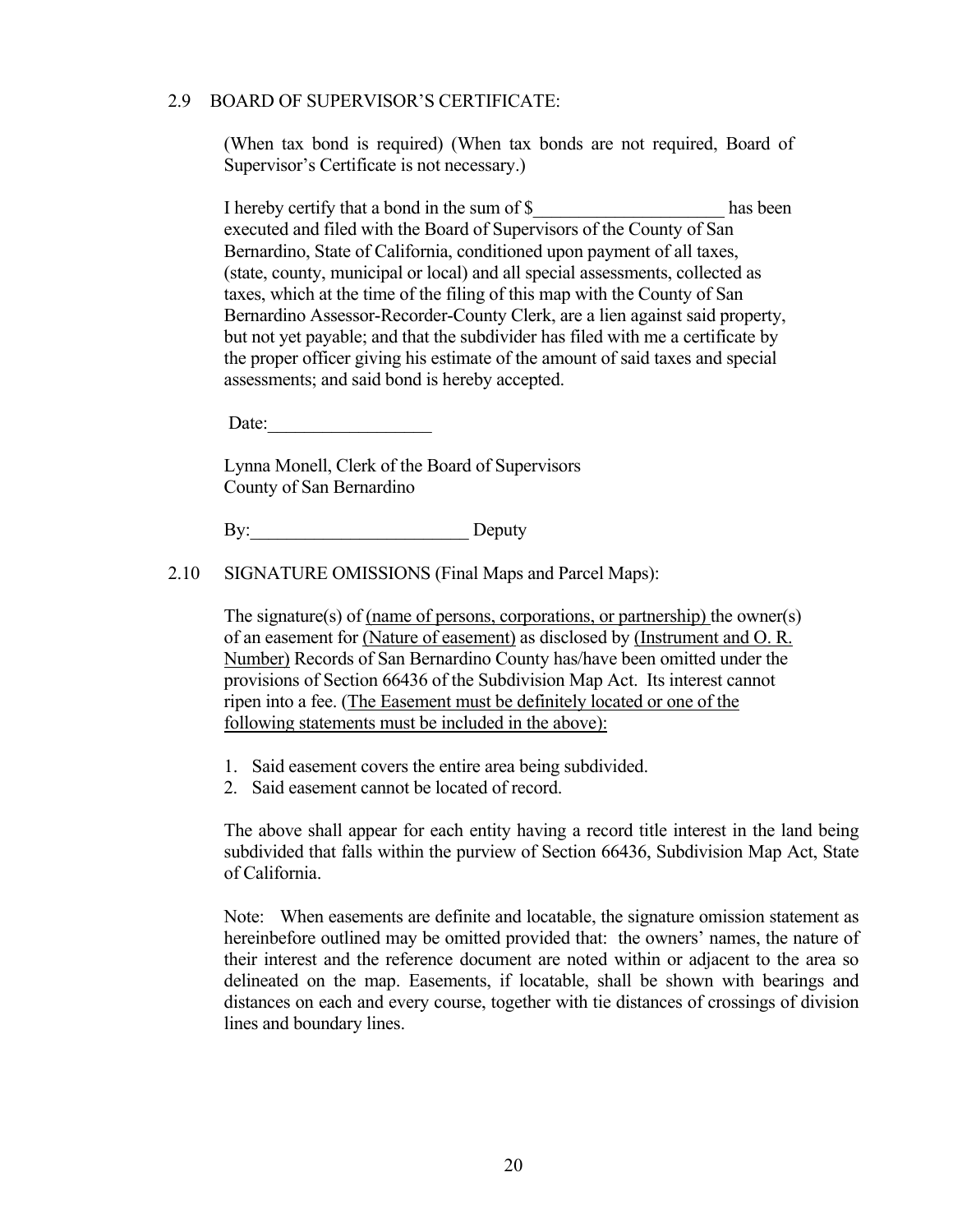## 2.11 AMENDING MAPS (Refer to Section 66469, Subdivision Map Act and Section 87.03.120 of County Code):

- A. A reproduction shall be made on linen or mylar of the map to be amended.
- B. Remove M. B. (Book)/(Page) from margin of all sheets of recorded map.
- C. Add San Bernardino County Recorder's Certificate (see page 13 & 28).
- D. The words "Amending Map" shall appear prominently on each sheet above the tract number or parcel map number.
- E. The subdivision will retain the same tract number, but the Recorder will reference the map book and page of the amending map on each sheet of the original map. The same reference will be made in the County Surveyor's files.
- F. Pursuant to Section 66469 of the Subdivision Map Act, mathematical changes on the map will be checked. Private engineers shall indicate courses and distances changed or added when they submit prints.
- G. An Amending Map Note shall prominently appear on the first map sheet or as approved by this office detailing the change made in compliance with provisions in Sections 66469 and 66470 of the Subdivision Map Act.
- H. The following certificates will be added to the amending title sheet.

#### SURVEYOR'S (OR ENGINEER'S) STATEMENT (Amending Map)

 I hereby state that I am a (Registered Civil Engineer or Professional Land Surveyor) of the State of California, and the only corrections shown on this amending map are those provided for in Section 66469 of the Subdivision Map Act, and the names of the fee owners of the real property affected by the correction or omission on the date of the filing or recording of the original recorded map are as follows:

Signature:

Date:

 (Signed and sealed) (Name of Engineer or Surveyor printed) L.S. or R.C.E. No.

### COUNTY SURVEYOR'S CERTIFICATE (Amending Map)

I hereby certify that I have examined the amendments made on the annexed amending map, and the only changes thereon from the original map are those provided for in Section 66469 of the Subdivision Map Act, and I am satisfied that this map is technically correct.

Date: Thomas P. Herrin, COUNTY SURVEYOR COUNTY OF SAN BERNARDINO

> By: Deputy L. S. No. \_\_\_\_\_\_\_\_\_\_\_\_\_\_\_\_\_\_\_\_\_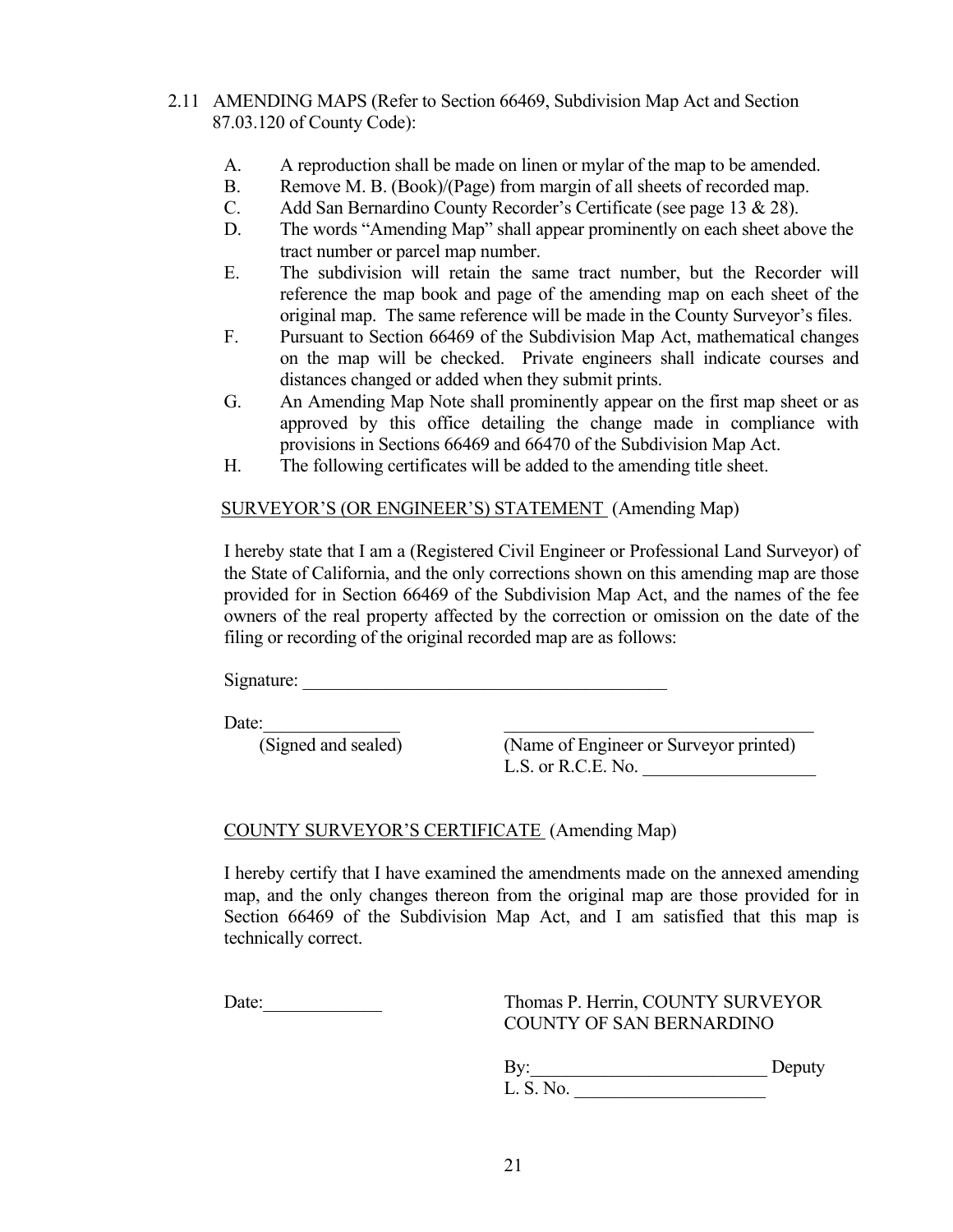#### 2.12 REVERSION TO ACREAGE MAPS:

 (Refer to Chapter 6, Section 66499.11 to 66499.20 ¾ of the Subdivision Map Act and Section 87.04.070 of the County Development Code).

 Auditor's and Board of Supervisors' Certificates, per Sections 2.8 and 2.9 (Tax Bond), are not required for a reversion to acreage map.

### 2.13 CONDOMINIUM MAPS:

 Refer to Section 66427 of the Subdivision Map Act. Also see: Section 783, 1350, and 1351 of the Civil Code for definitions and other requirements.

### 2.14 CEMETERY MAPS:

 Cemetery maps are governed by Chapter 3, Division 8 of the State of California Health and Safety Code and County Ordinance Number 615. Maps must be tied to survey monuments of record and mathematical data appearing on them must be correct. All approvals and conditions, as required by the Board of Supervisors, shall be met prior to filing of the cemetery map with the County Recorder.

The following statements shall appear on the map:

#### OWNER'S STATEMENT:

 I (We) hereby state that I (we) am (are all and) the only party (parties) having any record title interest in the land subdivided as shown on the map and I (we) consent to the preparation and recordation of this cemetery map.

NOTARY ACKNOWLEDGEMENT(S), See Section 2.2

### SURVEYOR'S (OR ENGINEER'S) STATEMENT:

 This map was prepared by me or under my direction and is based on a field survey filed in conformance with the requirements of Division 8, Part 3, Chapter 3, Section 8550 Health and Safety Code of the State of California, at the request of  $\sin$  (month) \_\_\_\_\_\_\_\_\_\_\_\_, 20\_\_\_\_: I hereby state that it is a true and complete representation of

said survey.

(Signed and Sealed) Signature

(Name printed)

R.C.E. or L. S. No.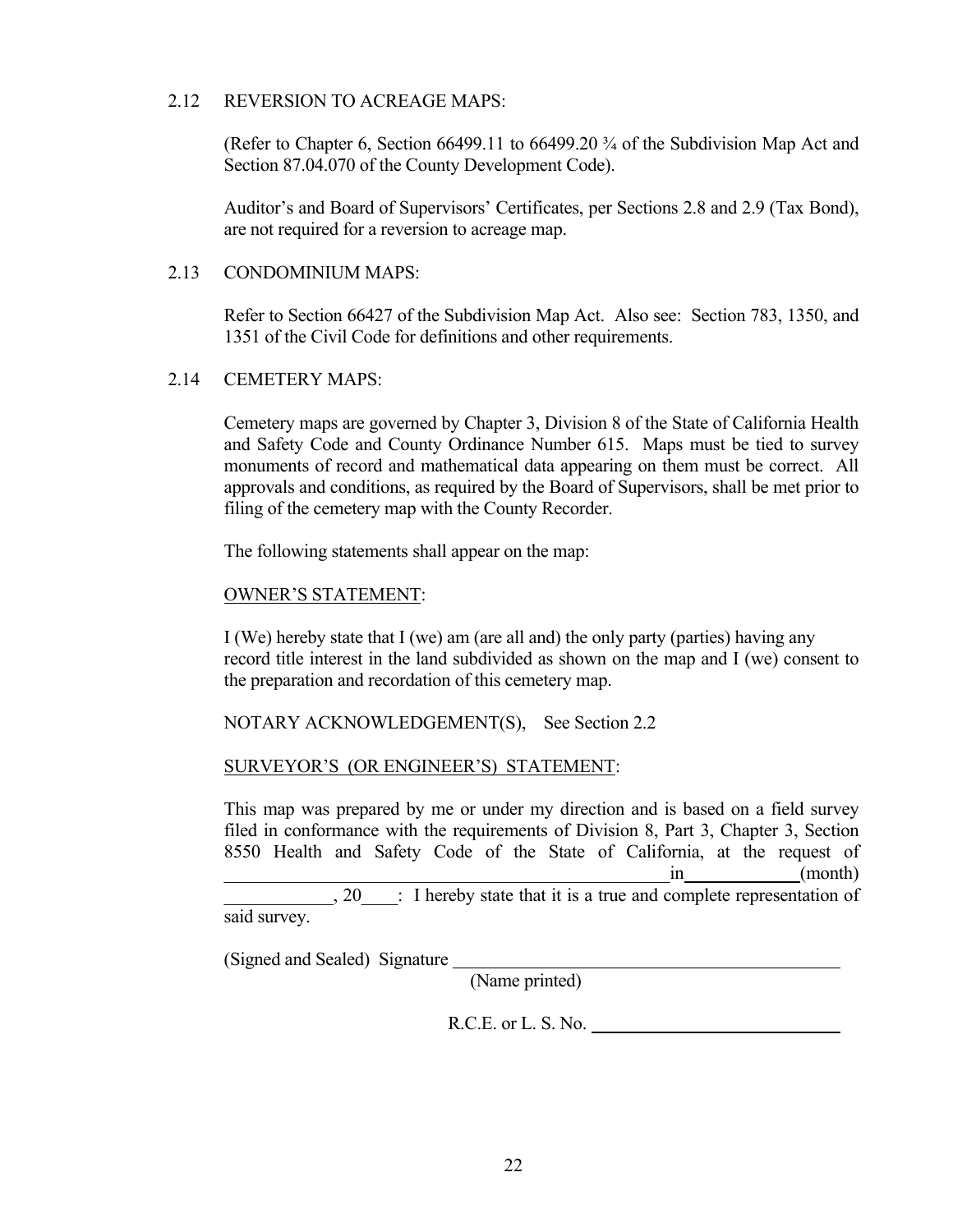### 2.14 CEMETERY MAPS: (continued)

#### COUNTY SURVEYOR'S CERTIFICATE:

 I hereby certify that I have examined the map, and that all the provisions of Chapter 3, Division 8 of the Health and Safety Code of the State of California and San Bernardino County Ordinance No. 615 have been complied with and I am satisfied that this map is technically correct.

Date: Thomas P. Herrin, COUNTY SURVEYOR COUNTY OF SAN BERNARDINO

> By: Deputy L. S. No. \_\_\_\_\_\_\_\_\_\_\_\_\_\_\_\_\_\_\_\_\_

#### ACCEPTANCE CERTIFICATE:

 I hereby certify that the Board of Supervisors of the County of San Bernardino duly approved this map of Tract No.

Date: \_\_\_\_\_\_\_\_\_\_\_\_\_\_\_\_\_\_\_\_\_\_\_\_\_\_

 Lynna Monell, Clerk of the Board of Supervisors County of San Bernardino

By: Deputy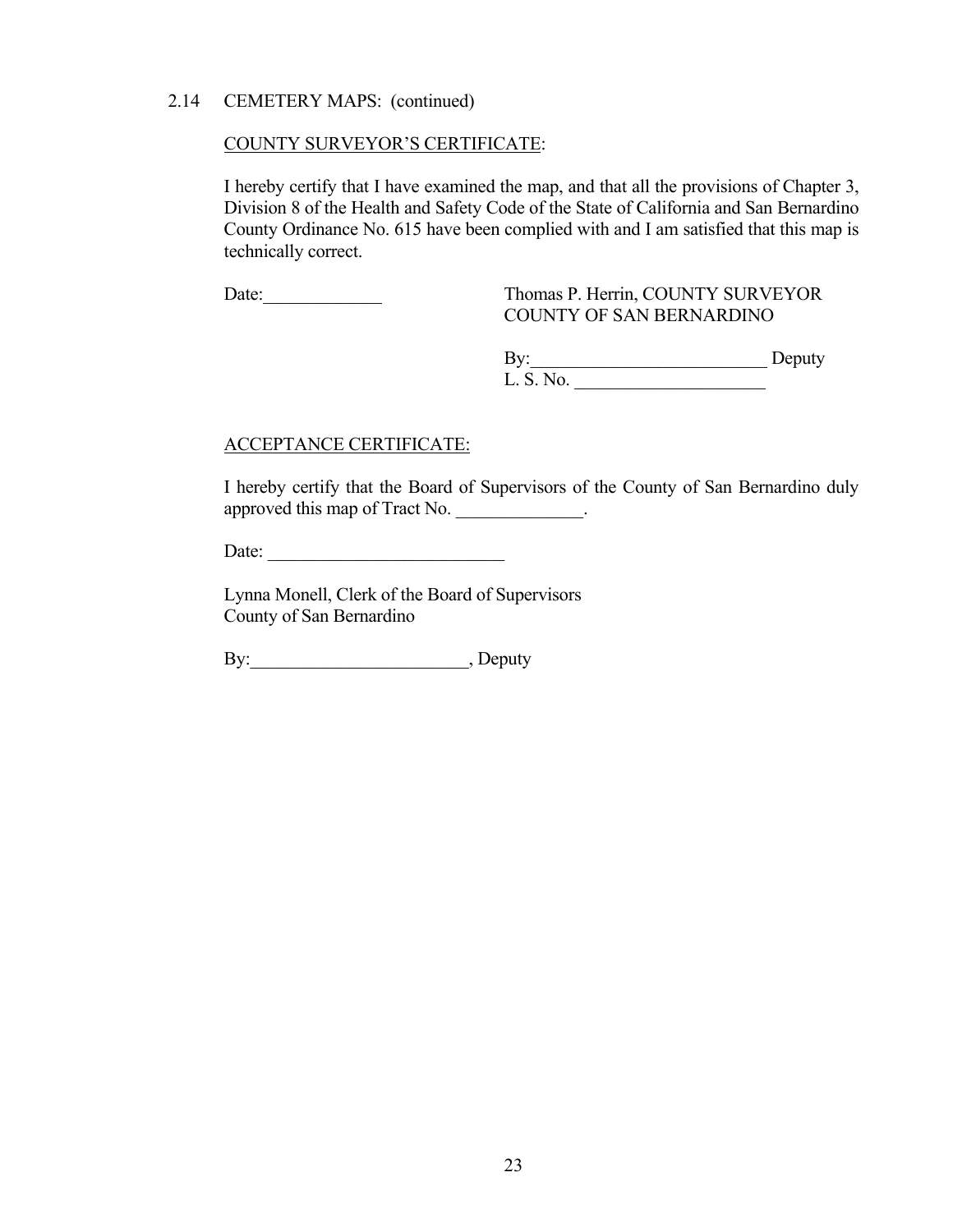### SECTION 3 PARCEL MAPS

3.1 Parcel maps may be submitted in this County for minor subdivisions as described in Section 66444 of the Subdivision Map Act. They shall follow the provisions of Chapter 87.03 of the San Bernardino County Development Code.

## 3.2 MAPS:

- A. The parcel map shall be a map legibly drawn with black India Ink printed or reproduced by a process guaranteeing a permanent record in black on a linen or mylar 18"x 26", with a one-inch blank margin at all edges of the map.
- B. Two prints of the proposed parcel map shall be submitted to the County Surveyor for review purposes. Two additional copies each of the Composite Development Plan (CDP) shall be submitted for each County Division that has "Prior to Recordation" conditions.
- C. A current preliminary title report along with any schedule "B" documents and checking fee as prescribed by the County Fee Ordinance are required with first submission.
- D. All maps shall be accompanied with pertinent deeds used in the interpretation of the property boundaries and location of any easement as specified by current title report, any private survey maps or notes not on file with the County Surveyor.
- E. Parcel maps will not be recorded until all conditions outlined in the approved minor subdivision plot plan (tentative parcel map) have been met.
- F. Field work is not advised until after conditional approval of the minor subdivision is received from the Planning Department.

### 3. 3 PARCEL MAPS SHALL SHOW:

- A. All monuments found, set, reset, replaced, or removed, describing their kind, size, and location, and giving other data relating thereto.
- B. Bearing or witness monuments, basis of bearings, bearing and length of lines, North indicator, and scale of map. Title description, dimensioning, and lettering shall be based upon the North arrow (see Page 7D).
- C. Name and legal designation of tract or grant in which the survey is located, and ties to adjoining tracts.
- D. Certificates required by Sections 66445(f), 66447, 66449, and 66450 of the Subdivision Map Act shall be placed on the map, except the Recorder's Certificate (see Section 3.4).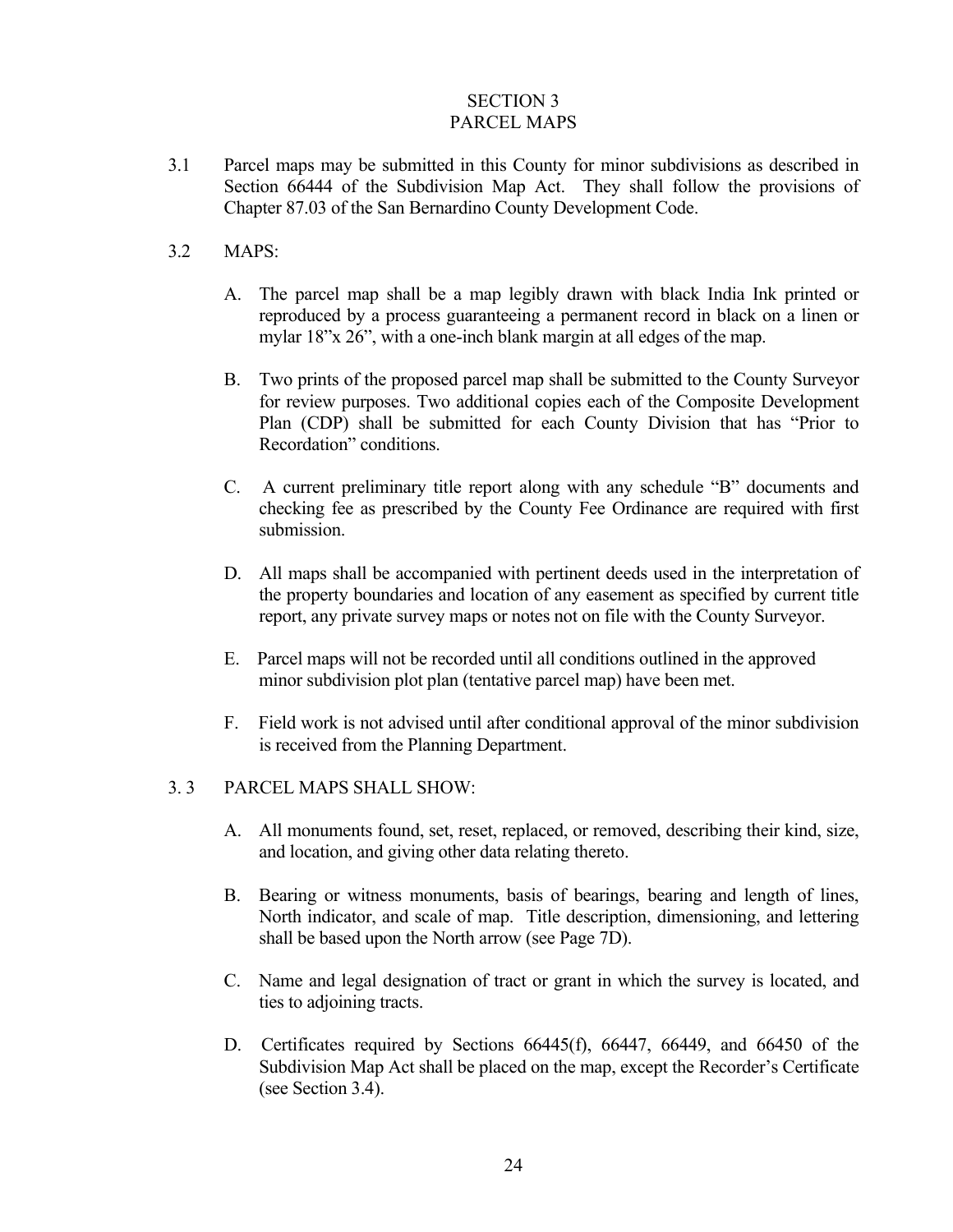### 3. 3 PARCEL MAPS SHALL SHOW (continued):

- E. Dedications may be made by a parcel map (Re: Section 66447 of the Subdivision Map Act). Existing easement(s) of record shall be delineated on the map, and the recording information shall be shown.
- F. Each parcel shall be numbered according to the minor subdivision plot plan (tentative parcel map).
- G. Pursuant to Section 66445 (d) of the Subdivision Map Act, effective March 1, 1975, county standards will require that the boundaries of all parcel maps be delineated by a line that is three times wider than any other line delineated on the map.
- H. The minor subdivision number and/or certificate of compliance number and/or variance index number shall be included in the notes.
- I. Notes required are the same as for final maps (Section 2.4), except for Section 3. 3 (H) above.

## 3. 4 CERTIFICATES:

## A. SURVEYOR'S (ENGINEER'S) STATEMENT

 This map was prepared by me or under my direction and is based upon a field survey in conformance with the requirements of the Subdivision Map Act and local ordinance at the request of  $(print)$  $\sin$  20  $\cdots$  All monuments shown hereon are of the character and occupy the positions indicated. I hereby state that this Parcel Map substantially conforms to the approved or conditionally approved tentative map, if any.

Date:

(signed and sealed) Signature

L.S. (R.C.E.) No.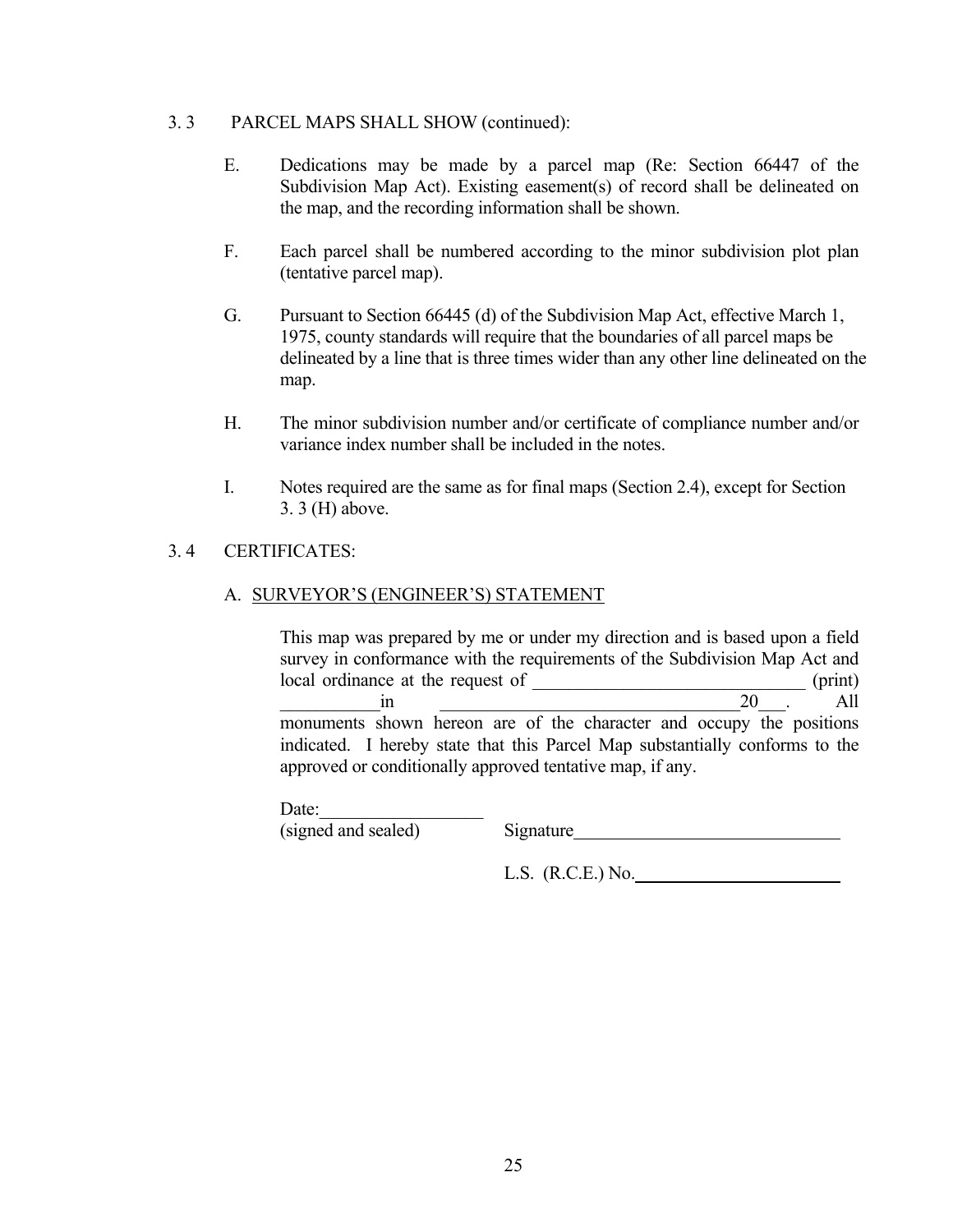#### 3.4 CERTIFICATES: (continued)

### B. SURVEYOR'S (ENGINEER'S) STATEMENT

 This map was prepared by me or under my direction and is based upon a field survey in conformance with the requirements of the Subdivision Map Act and Local Ordinance at the request of  $(print)$ (month)  $20$  . All monuments shown hereon are of the character and occupy the positions indicated, or will be set in such positions on or before 20 for  $\frac{1}{20}$  and  $\frac{1}{20}$  compliance with Sections 66495 and 66496 of the Subdivision Map Act. I hereby state that this Parcel Map substantially conforms to the approved or conditionally approved tentative map, if any.

(signed and sealed) Signature:

L. S. (R.C.E.) No.

- NOTE: Cash staking deposit shall be required based upon the surveyor's or engineer's estimate as approved by the County Surveyor.
	- C. COUNTY SURVEYOR'S CERTIFICATE

 I hereby certify that I have examined this map, and that the subdivision shown thereon is substantially the same as it appeared on the tentative map, if required, and any approved alterations thereof, and that all the provisions of the Subdivision Map Act and Division 7 of the San Bernardino County Development Code have been complied with, and I am satisfied that this map is technically correct.

Date: Thomas P. Herrin, COUNTY SURVEYOR COUNTY OF SAN BERNARDINO

By: Deputy

L. S. No. \_\_\_\_\_\_\_\_\_\_\_\_\_\_\_\_\_\_\_\_\_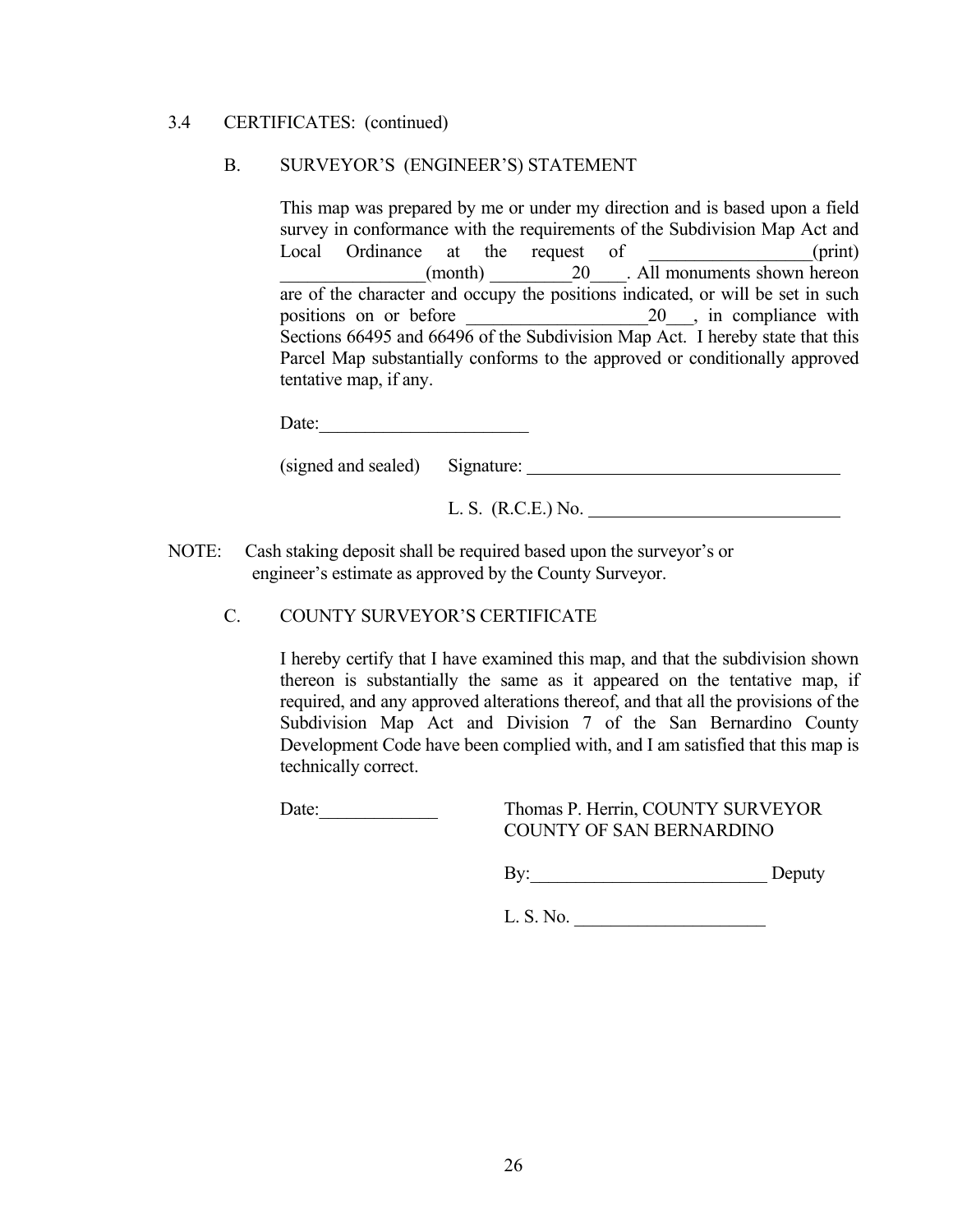#### 3.4 CERTIFICATES: (continued):

### C. (continued)

(The following certificate is to appear on all City maps reviewed by the County Surveyor's Office.)

### COUNTY SURVEYOR'S CERTIFICATE

 I hereby certify that I have examined this map and have found that all mapping provisions of the Subdivision Map Act have been complied with and I am satisfied said map is technically correct.

 Date: \_\_\_\_\_\_\_\_\_\_\_\_\_ Thomas P. Herrin, COUNTY SURVEYOR COUNTY OF SAN BERNARDINO

By: \_\_\_\_\_\_\_\_\_\_\_\_\_\_\_\_\_\_\_\_\_\_\_\_\_\_Deputy

L. S. No. \_\_\_\_\_\_\_\_\_\_\_\_\_\_\_\_\_\_\_\_\_

## D. ACCEPTANCE CERTIFICATE

 The undersigned officer on behalf of the Board of Supervisors, pursuant to authority conferred by Section 87.03.060 of the San Bernardino County Development Code, hereby approves this map and accepts the following as shown on this map:

- 1. For existing maintained roads accept the dedication: (name of street from Owner's Statement).
- 2. For non-existing and/or non-public maintained roads accept the dedication but without the obligation as to maintenance or improvement: "(name of street from Owner's Statement) but without the obligation to maintain or improve the roads referred to herein."
- 3. For roads that are to be built and brought into the County Maintained System accept subject to their improvement: "(name of street from Owner's Statement) subject to its (their) improvement in accordance with county standards."

## Date: \_\_\_\_\_\_\_\_\_\_\_\_\_ Thomas P. Herrin, COUNTY SURVEYOR COUNTY OF SAN BERNARDINO

By: \_\_\_\_\_\_\_\_\_\_\_\_\_\_\_\_\_\_\_\_\_\_\_\_\_\_ Deputy

L. S. No. \_\_\_\_\_\_\_\_\_\_\_\_\_\_\_\_\_\_\_\_\_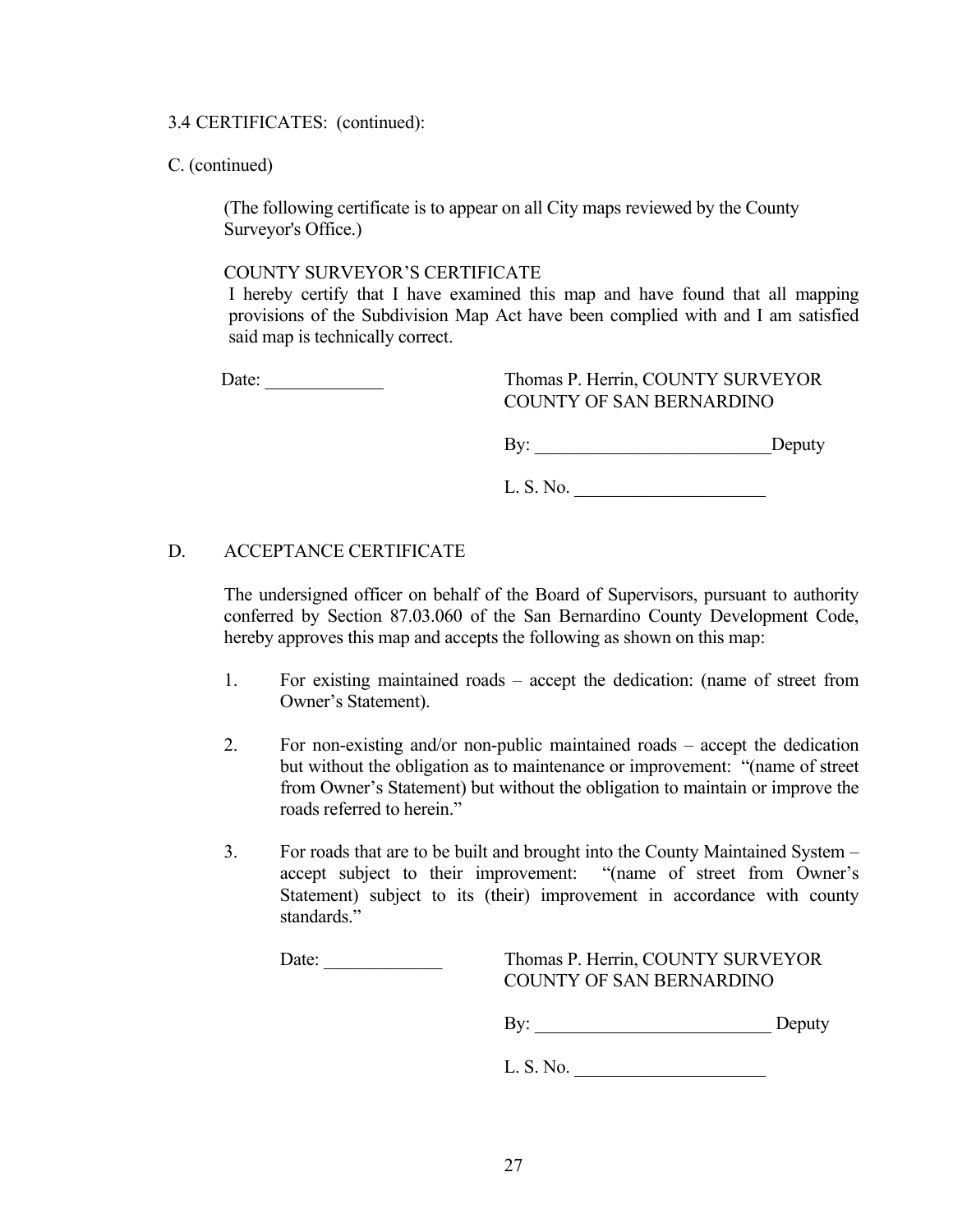#### 3.4 CERTIFICATES: (continued)

- E. OWNER'S STATEMENT See Section 2.1
- F. See Section 2.2 for Notary Acknowledgment and Section 2.10 for Signature Omissions.
- G. San Bernardino County Recorders' Certificate. Effective January 3, 2011, all maps submitted for recording must follow these requirements. Failure to follow these requirements may adversely affect the recording process of your map.

It shall be in the lower or upper right hand corner whenever practical.

## **San Bernardino County Recorder's Certificate**

This map has been filed under Document Number  $\,$ ,

this  $\_\_\_\_\_\_\_\_\_\_\_\_\_\_\_\_\_\_\.\_20\_\_\_\_\_\.\_at \_\_\_\_\.\_m.$  in Book $\_\_\_\_\_\_\_\_\_\_\_\_\_\_\.\_$ 

of Parcel Maps at page\_\_\_\_\_\_\_\_\_\_, at the request

 $of$   $\overline{\phantom{a}}$ 

in the amount of \$\_\_\_\_\_\_\_\_\_\_\_\_\_\_\_\_\_\_\_\_\_\_.

Bob Dutton

Assessor-Recorder

County of San Bernardino

Deputy Recorder

 H. AUDITOR'S & CLERK OF THE BOARD OF SUPERVISORS TAX **CERTIFICATES** See Sections 2.8 and 2.9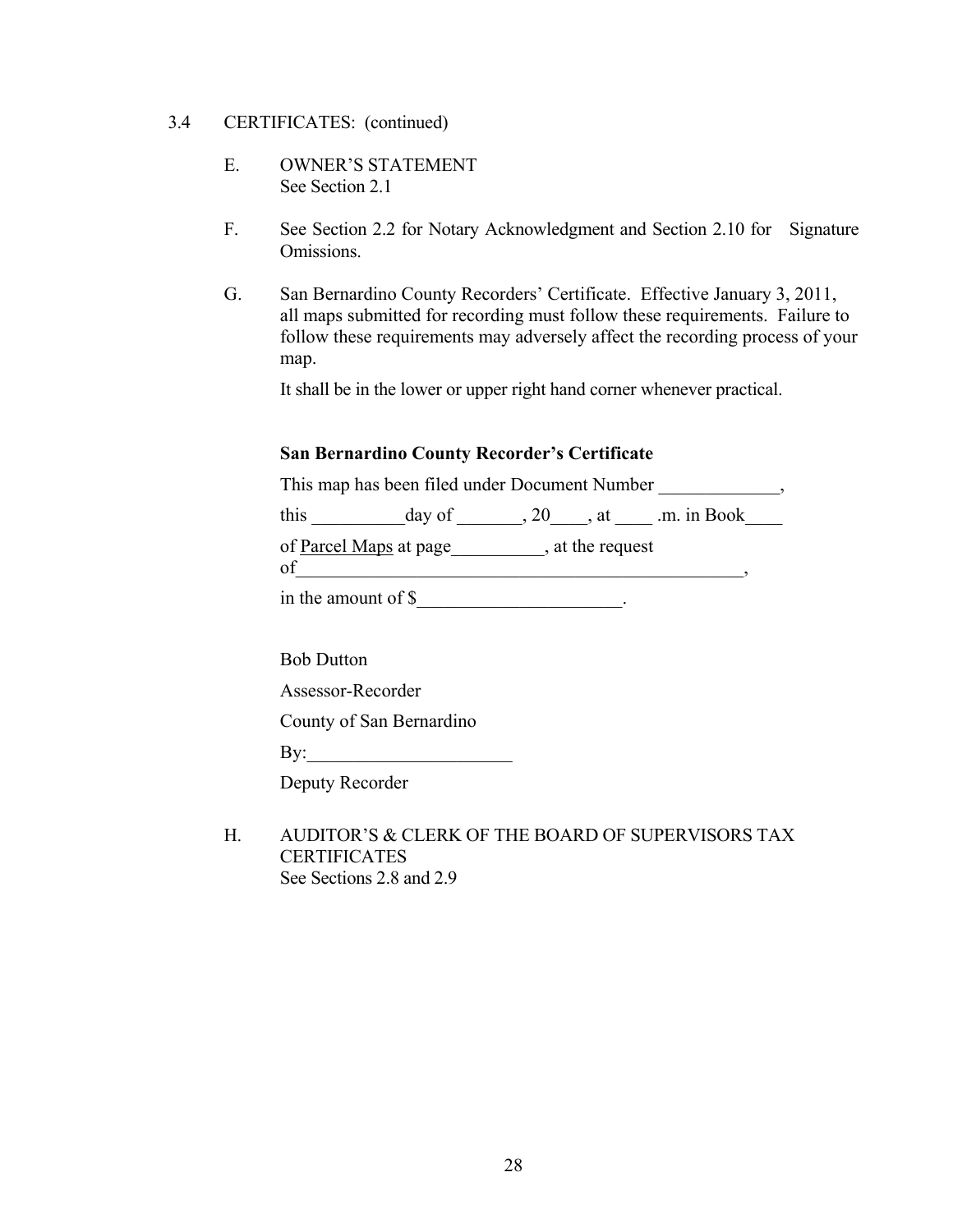## SECTION 4 COMPOSITE DEVELOPMENT PLAN

- 4.1 A Composite Development Plan pursuant to Section 87.03.110 of the San Bernardino County Development Code shall be filed with the Office of Building & Safety to show information that may be required for a development that does not pertain to record title interest.
- 4.2 MAPS:
	- A. The Composite Development Plan shall be a duplicate Mylar of the approved map sheet(s) of the final map or parcel map. Each sheet shall be  $18"$  x  $26"$ , with a one inch blank margin at all edges of the map.
	- B. Advance copies of the plan shall be submitted to the Final Map/Parcel Map Section for distribution to each office or section that requires review and approval, i.e. (2) copies to Planning for B.S.L.'s, (2) copies to Drainage for applicable drainage B.S.L.'s, (2) copies to Building & Safety for geological criteria.
	- C. The Composite Development Plan will be filed with the Office of Building & Safety concurrently with the acceptance of the final map by the Board of Supervisors or the acceptance of a parcel map by the County Surveyor.

### 4.3 COMPOSITE DEVELOPMENT PLANS SHALL SHOW:

- A. The top margin of all map sheets shall be prominently labeled "Composite Development Plan" and include area location. Also add Section, Township and Range, if not already in the title heading.
- B. The plan shall contain a section titled "Composite Development Plan Notes". The County may list here any conditions or mitigating measures stipulated for the development of the subject property. Any explanatory notes related to criteria delineated on the map shall also be listed within this section. In addition, any related reports regarding development criteria shall be listed, including the following information.
	- (I) Title and date of the report.
	- (II) Name and credentials of person or firm preparing report.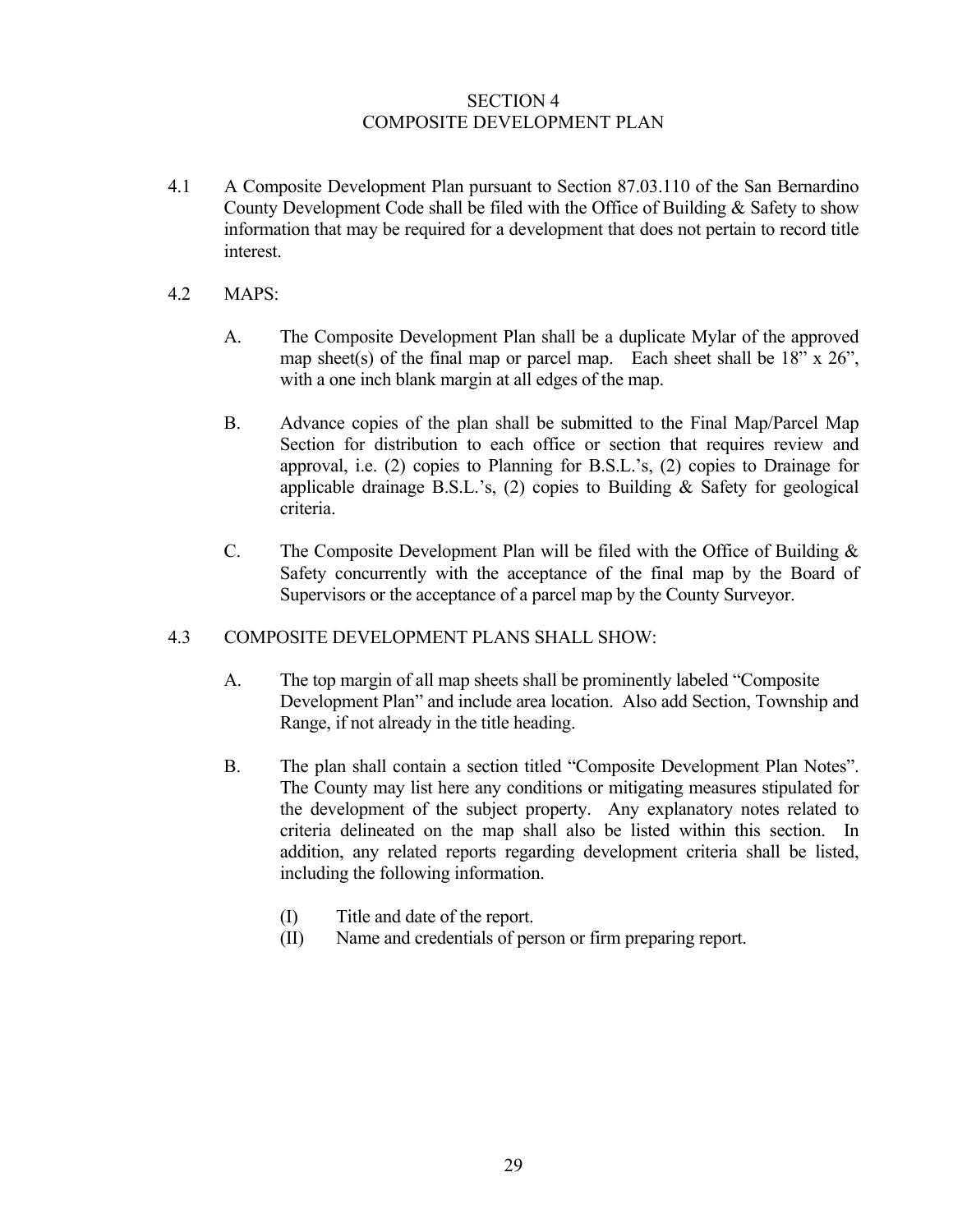### 4.3 COMPOSITE DEVELOPMENT PLANS SHALL SHOW: (continued)

#### B. (continued)

(III) The location where the reports are on file.

Example:

| A soils report was made by              |  |           |
|-----------------------------------------|--|-----------|
| R.C.E. No.                              |  | and filed |
| with the Office of Building $&$ Safety. |  |           |

- C. The plan may delineate and note applicable criteria to the development of the subject property. These criteria are limited to:
	- (I) Building criteria (i.e., Building Setback Lines). Any street setback lines that are delineated on Composite Development Plans shall be the street and yard setback distances required on the property.
	- (II) Geological and Seismic Criteria.
	- (III) Grading Criteria
	- (IV) Flood Control Criteria (i.e. setbacks, hazard note).
	- (V) Environmental Criteria.
	- (VI) Incorporation of Special Map Requirements referred in General Regulations.
	- (VII) All easements of record shall be delineated on the plan.
- D. (The following certificates shall be placed on the first map sheet if possible.)

ENGINEER'S (SURVEYOR'S) STATEMENT

 Notes on this plan are for informational purposes, to indicate conditions of development that exist on this subdivision that are known and identified as of (date map filed) and are not intended to effect record title interest. This information is derived from public records or reports and the undersigned is not responsible for the correctness or sufficiency of those records and reports.

Dated:

(signed and sealed) Signature

R.C.E. or L.S. No.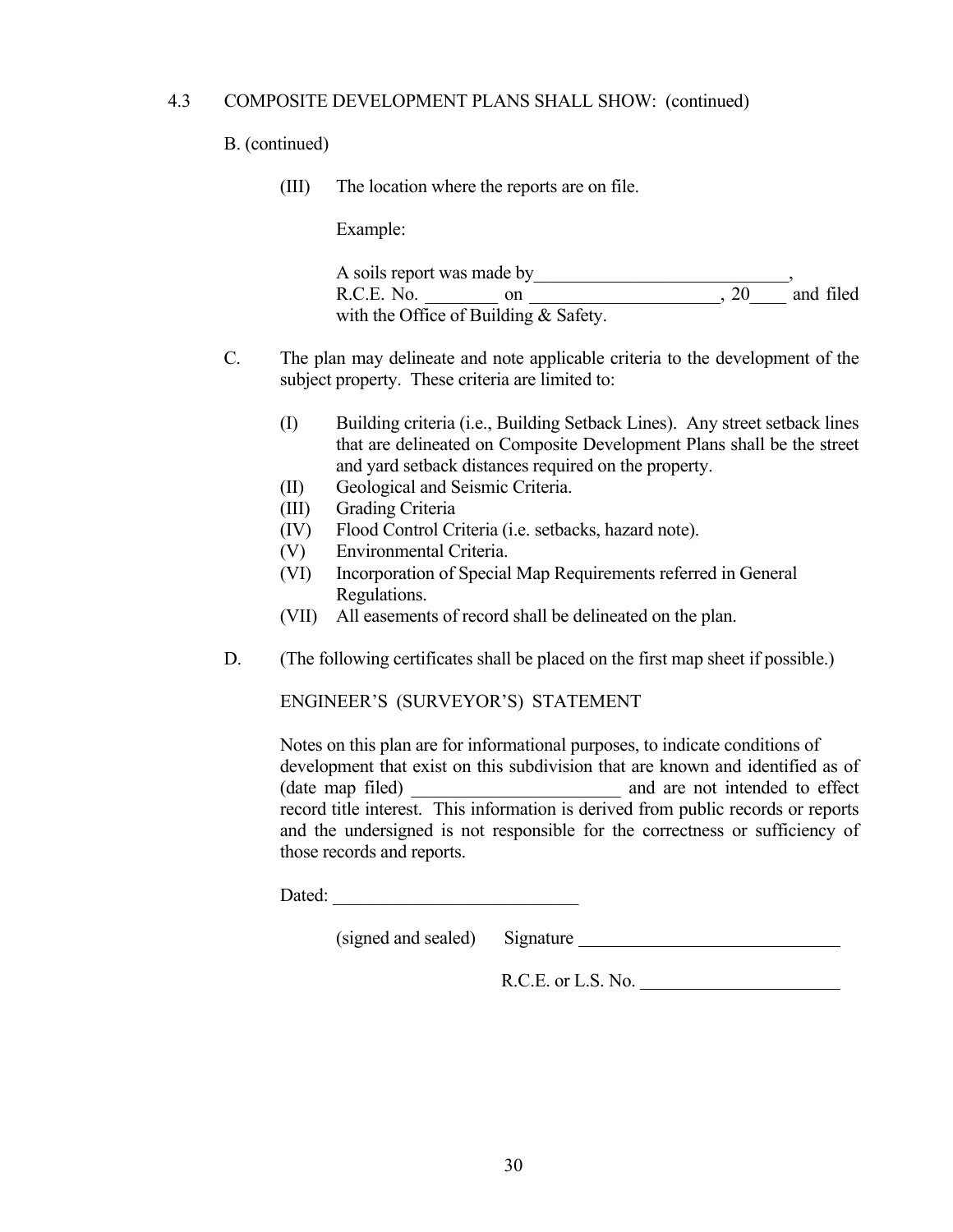## 4.3 COMPOSITE DEVELOPMENT PLANS SHALL SHOW: (continued)

D. (continued)

COUNTY SURVEYOR'S STATEMENT:

 This plan has been examined for conformance with the requirements of Section 66434.2 of the Subdivision Map Act and Section 87.03.110 of the County Code and is hereby approved.

 Date:\_\_\_\_\_\_\_\_\_\_\_\_\_ Thomas P. Herrin, COUNTY SURVEYOR COUNTY OF SAN BERNARDINO

By: Deputy

L. S. No.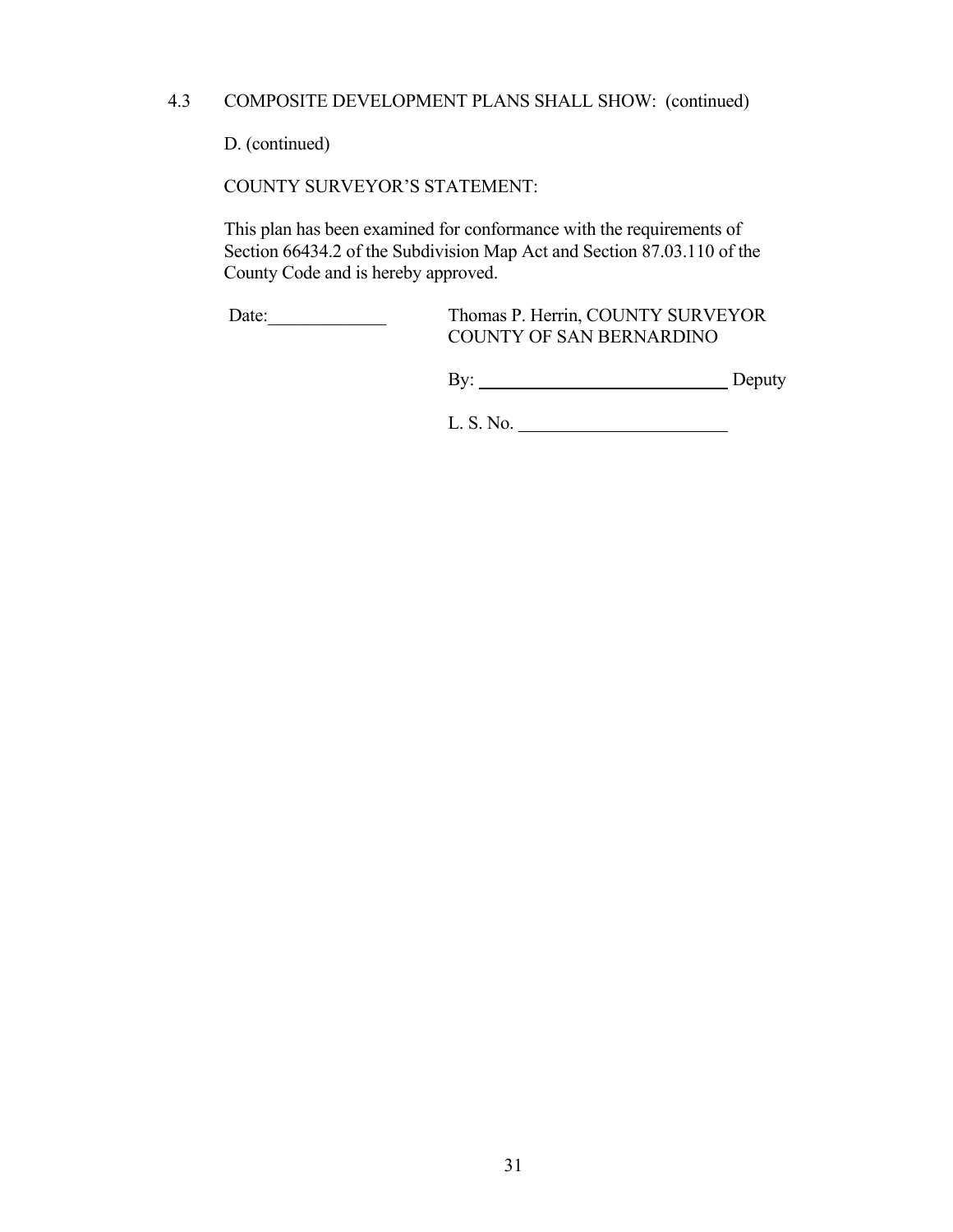## SECTION 5 OFFICIAL MAPS

5.1 Official Maps may be submitted in this County as described in Section 66499.52(b) of the Subdivision Map Act and Section 87.04.050 of the San Bernardino County Development Code. Official Maps shall follow the provisions of Section 87.04.050(c) of the San Bernardino County Development Code. A tentative map application shall be filed with the Planning Department for conditional approval.

### 5.2 MAPS:

- A. The Official Map shall be a map legibly drawn with black India Ink printed or reproduced by a process guaranteeing a permanent record in black on a linen or mylar 18" x 26" with a one-inch blank margin at all edges of the map. The map shall be drawn on the front of the mylar.
- B. Two prints of the proposed Official Map shall be submitted to the County Surveyor for review purposes. Two additional copies of the Proposed shall be submitted for each County Division that has "Prior to Recordation" conditions.
- C. A current preliminary title report and checking fee as prescribed by the County Fee Ordinance are required with the first submission.
- D. All maps shall be accompanied by pertinent deeds used in the interpretation of the property boundaries and location of any easement as specified by the current title report and any private survey maps or notes not on file with the County Surveyor.
- E. Official Maps shall not be recorded until all conditions outlined in the conditionally approved tentative map have been met.
- F. All Official Maps shall be based upon a field survey performed by a Licensed Land Surveyor or Registered Civil Engineer authorized to perform land surveying.
- 5.3 OFFICIAL MAPS SHALL SHOW:
	- A. All monuments found, set, reset, replaced, or removed, describing their kind, size and location, and giving other data relating thereto.
	- B. Bearings or witness monuments, basis of bearings, bearing and length of lines, North indicator, and scale of map. Title description, dimensioning, and lettering shall be based upon the North arrow (see page 7D).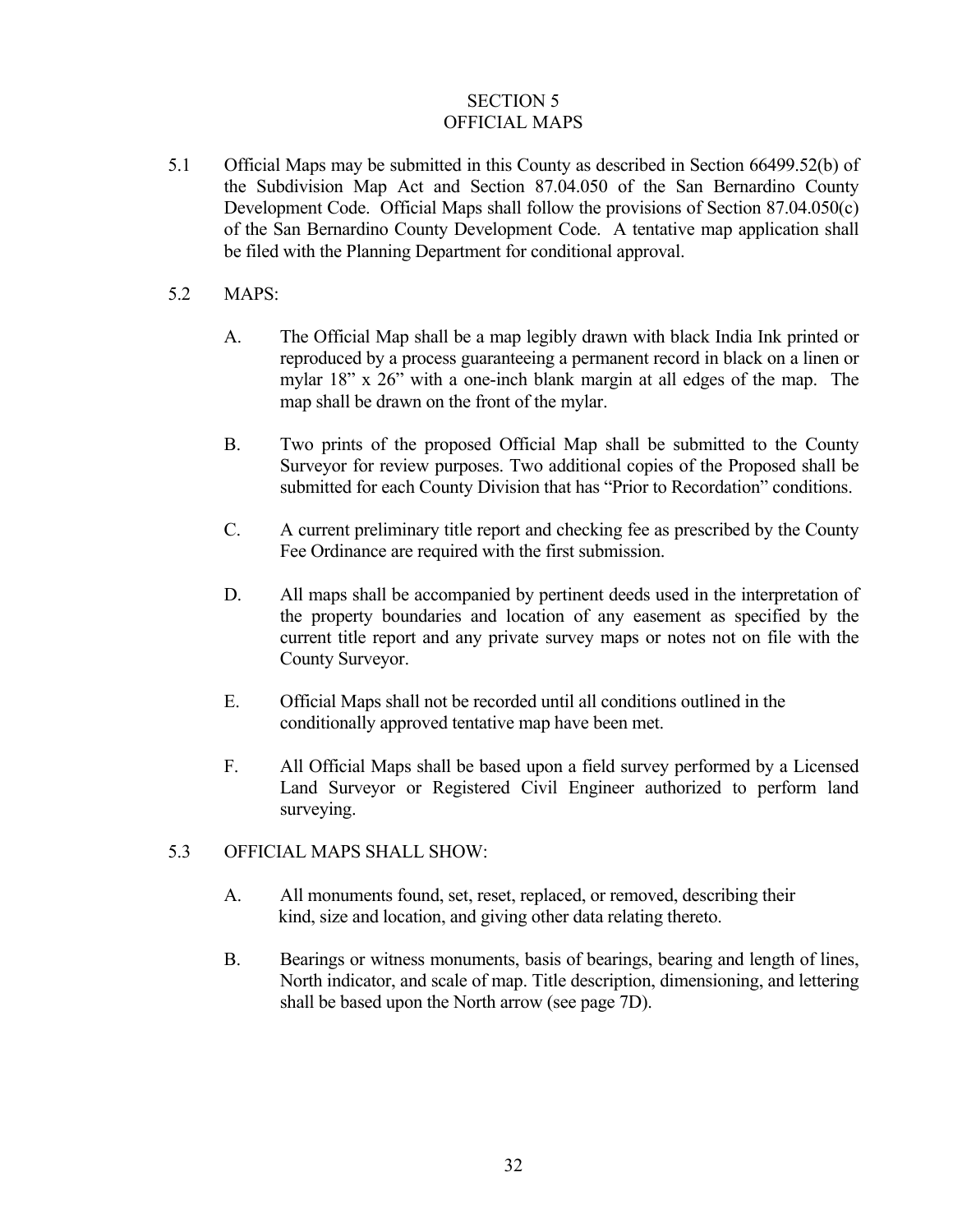## 5.3 OFFICIAL MAPS SHALL SHOW: (continued)

- C. Private road easements or grants of easement to each lot shall be made by separate instrument, or a note shall be placed on the map that dedication shall be required prior to building permits. Existing easement(s) of record shall be delineated on the map and the recording information shall be shown.
- D. The boundary of the land of the illegal subdivision that encompasses the mapped parcels shall be shown by a line three times wider than any other line delineated on the map.
- E. Notes required are the same as for Final Maps (see Section 2.4)

## 5.4 CERTIFICATES:

## A. CERTIFICATE OF ADOPTION

I \_\_\_\_\_\_\_\_\_\_\_\_\_\_\_\_\_\_\_\_\_\_, Chairman of the Board of Supervisors of the County of San Bernardino, State of California, with the approval of a majority of the members of said Board of Supervisors, do hereby certify that the herein map was on the day of 20 , adopted by the said Board of Supervisors as the Official Map of the property therein described by a resolution of adoption as follows:

Be it resolved that Official Map No.  $\qquad \qquad$  is hereby adopted as the Official Map of the property described as provided in Section 66499.52, et seq., of the Government Code of the State of California.

### B. SURVEYOR'S (ENGINEER'S) CERTIFICATE (rev. 1/30/2002)

 This map was prepared by me or under my direction and is based upon a field survey in conformance with the requirements of the Subdivision Map Act and local ordinance at the request of (name of person authorizing map) on (date). All monuments shown hereon are of the character and occupy the positions indicated in compliance with Section 66495 of the Subdivision Map Act and are sufficient to enable the survey to be retraced.

Date:

(Signed and Sealed)

Signature: Professional Land Surveyor No.\_\_\_\_\_\_\_\_\_\_ (or Registered Civil Engineer No.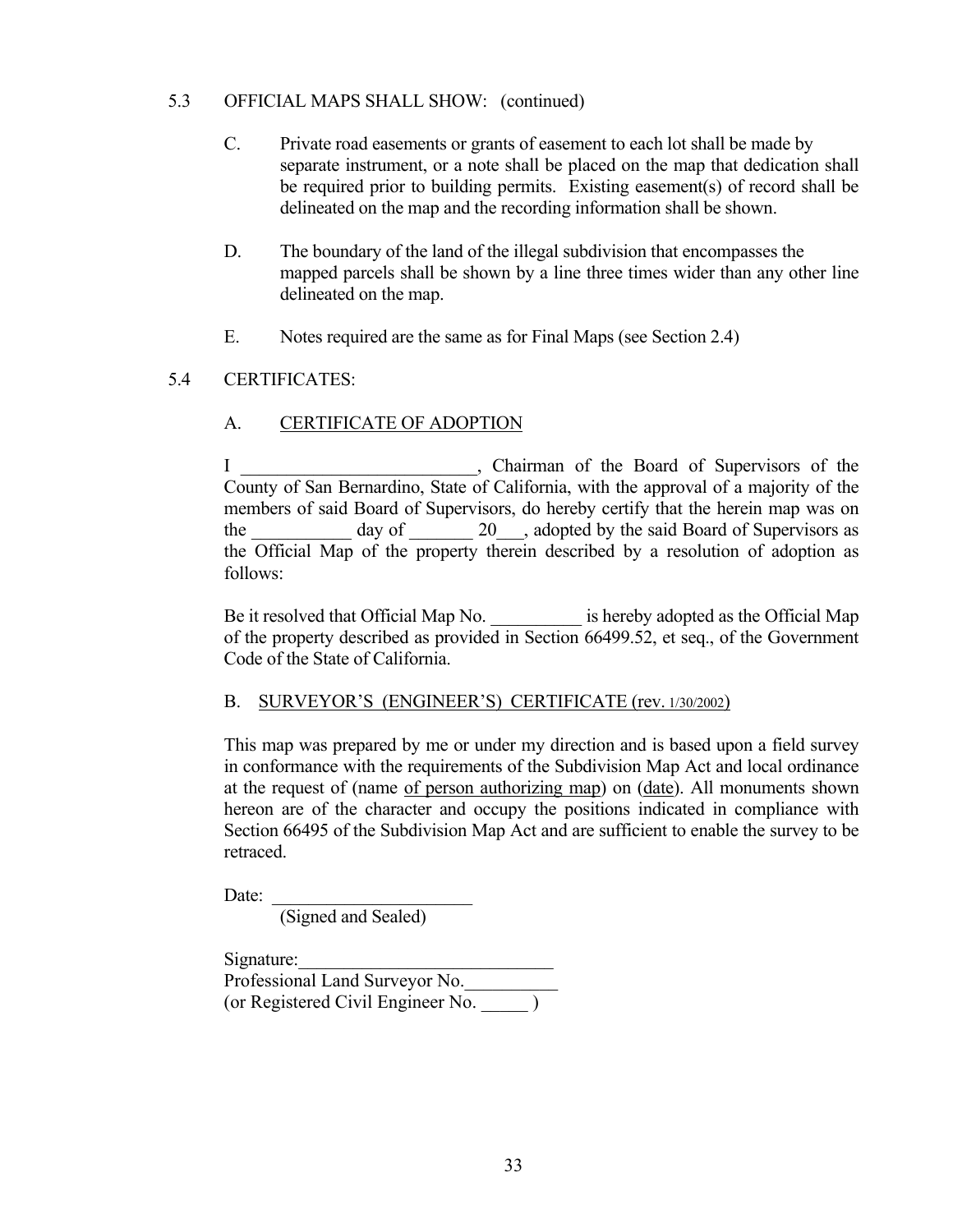## 5.4 CERTIFICATES: (continued)

### C. COUNTY SURVEYOR'S CERTIFICATE

 I hereby certify that I have examined this map and that the subdivision shown hereon is substantially the same as it appeared on the tentative map and any approved alterations thereto, and that all the provisions of the Subdivision Map Act and Division 7 of the San Bernardino County Development Code have been complied with and I am satisfied that this map is technically correct.

Date: Thomas P. Herrin, COUNTY SURVEYOR COUNTY OF SAN BERNARDINO

By: Deputy

L. S. No.